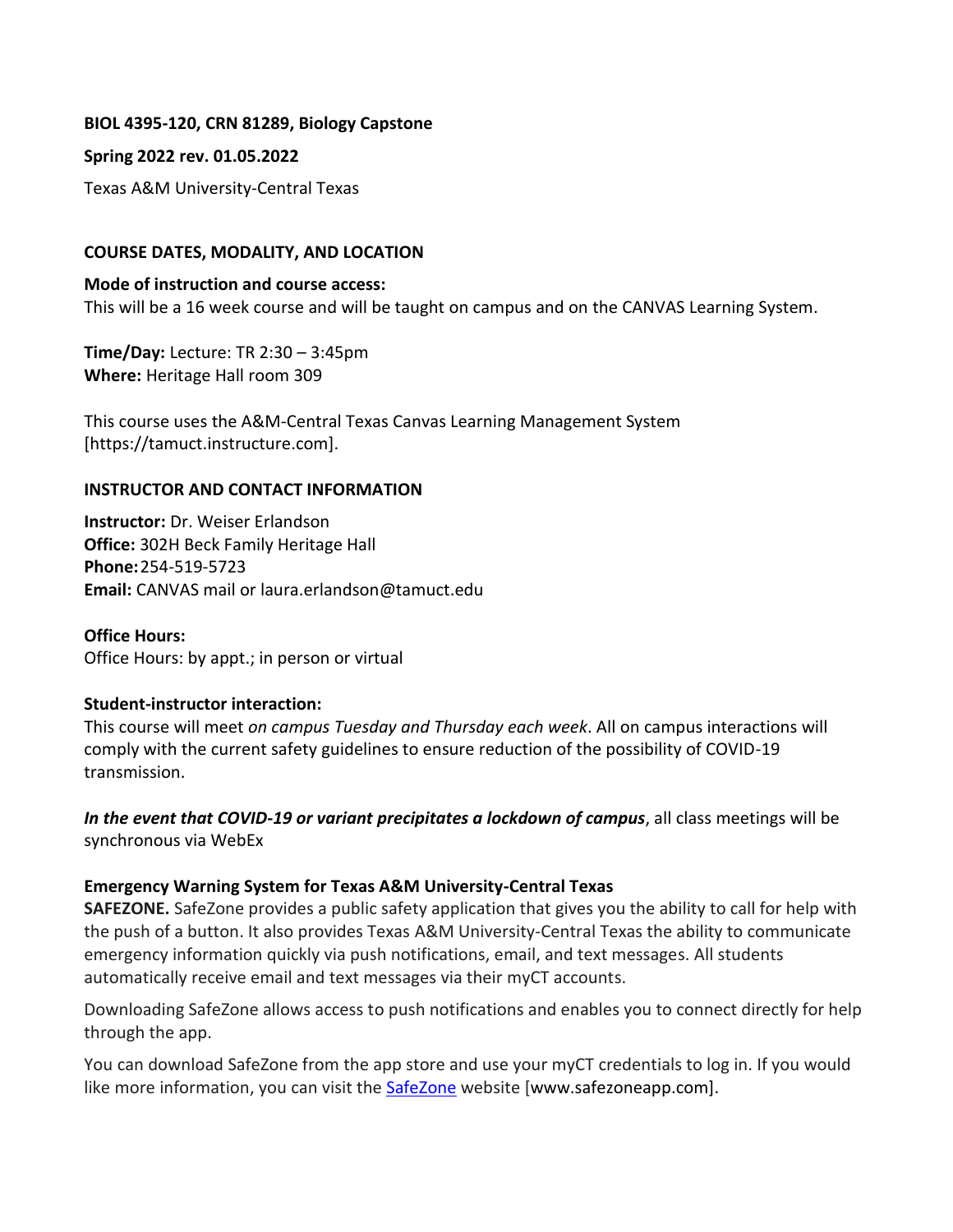To register SafeZone on your phone, please follow these 3 easy steps*:*

- 1. Download the SafeZone App from your phone store using the link below:
	- o [iPhone/iPad:](https://apps.apple.com/app/safezone/id533054756) [https://apps.apple.com/app/safezone/id533054756]
	- o [Android Phone / Tablet](https://play.google.com/store/apps/details?id=com.criticalarc.safezoneapp)
		- [https://play.google.com/store/apps/details?id=com.criticalarc.safezoneapp]
- 2. Launch the app and enter your myCT email address (e.g. {name}@tamuct.edu)
- 3. Complete your profile and accept the terms of service

## **Course Overview and description**

Capstone seminar focusing on life science research conducted by seniors and faculty. Prerequisite(s): BIOL 3380 and senior standing.

## **Course Objective or Goal Student Learning Outcomes Students will:**

- a. understand the procedures of scientific research
- b. be able to critically evaluate scientific research
- c. be able to formulate a question based on observations
- d. design and implement an experiment to test a hypothesis
- e. be able to disseminate research data orally and through a written report

## **Required Reading and Textbook(s)**

- a. You will be required to read several peer reviewed research papers that will be assigned during the semester
- b. Required book: Hofmann, AH. 2019. Writing in the biological sciences: a comprehensive resource for scientific information. New York (NY): Oxford University Press 350 p.

This is a Writing Instructive (WI) course so writing will be an integral part of my instruction and our interactions. Writing will also be a fundamental way that I measure student mastery of course content. WI means that you will have several opportunities to work on improving your writing skills. For example, you will work on a sequence of writing tasks that will lead to your final Thesis Report.

## **COURSE REQUIREMENTS**

## **Course Assessments:**

- 45% Final thesis report (SLO: a, b, c, d, e)
- 15% *ETS*® Major Field Test for Biology (SLO: a, b)
- 15% Oral presentation of final thesis (SLO: e)
- 15% Weekly paper critiques (SLO: a, b)
- 5% Weekly subject quizzes on CANVAS (SLO: a, b)
- 5% Leading a discussion/participation in discussion (SLO: a, b)

## **Thesis report**

During this semester, you are required to design and conduct an original experiment and submit a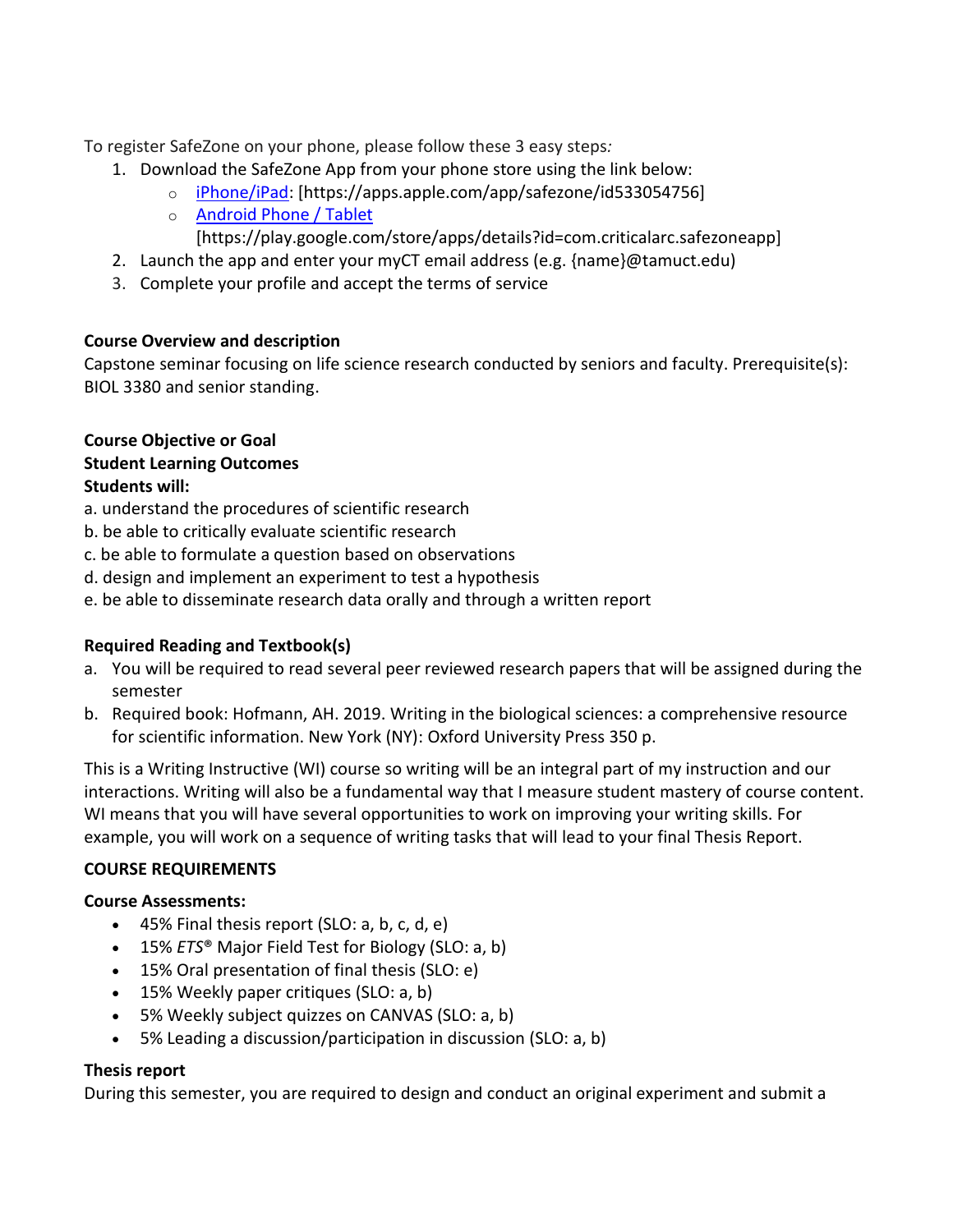thesis report based on your experiment. You will be working on this over the duration of the semester and turning in sections of your paper several times for both instructor feedback and peer review. This will be an iterative process requiring you to take advantage of the TAMUCT Writing Center (4th Floor, Warrior Hall). Detailed instructions and assessment rubric are attached to the end of this syllabus and available as **Writing tutorials available on CANVAS**.

*\*\*While Dr. Erlandson is happy to help out in an emergency, it is your responsibility to ensure that you can take care of your experiment including set up, clean up, taking data, and care of any research animals/plants you have for the duration of the semester.\*\**

## **ETS Biology Field Test**

At the end of the semester, you will take a comprehensive exam through Educational Testing Service (ETS). The *ETS*® Major Field Test for Biology consists of 150 multiple-choice questions, a number of which are grouped in sets and based on descriptions of laboratory and field situations, diagrams or experimental results. Some of the questions within each of the major areas of biology are designed to test analytical skills. During the semester, we will prepare for this examination during some of our meetings by reviewing the major areas of concentration (cell biology, molecular biology, genetics, organismal biology, population biology, evolution, and ecology). Information about the *ETS*® Major Field Test for Biology can be found at this website:<https://www.ets.org/mft/about/content/biology>

## **Oral Presentation**

At the end of the semester, you will present your research to the class and invited guests. This is a formal scientific presentation designed to strengthen your oral skills and familiarize you with the process of presenting research to an audience. Detailed instructions and assessment rubric are attached to the end of this syllabus.

## **Scientific Paper Critique Assignment**

Each week you will be assigned a peer reviewed scientific paper to critique. Your assignment is to critically analyze these research studies for their scientific merit. You will be expected to thoroughly research the topic and provide a thorough critique. In addition, each student will be required to lead one or more class discussions based on these critiques during the semester. Detailed instructions and assessment rubric are attached to the end of this syllabus.

## **Grading Criteria Rubric and Conversion**

Grading scheme

**A 4.00 (90 +)** Achievement that is outstanding relative to the level necessary to meet course requirements.

**B 3.00 (80-89%)** Achievement that is significantly above the level necessary to meet course requirements.

**C 2.00 (70–79%)** Achievement that meets the course requirements in every respect.

**D 1.00 (60–69%)** Achievement that is worthy of credit even though it fails to meet fully course requirements.

**F 0.00 (<60%)** Represents failure and signifies that the work was either (1) completed but at a level of achievement that is not worthy of credit or (2) was not completed and there was no agreement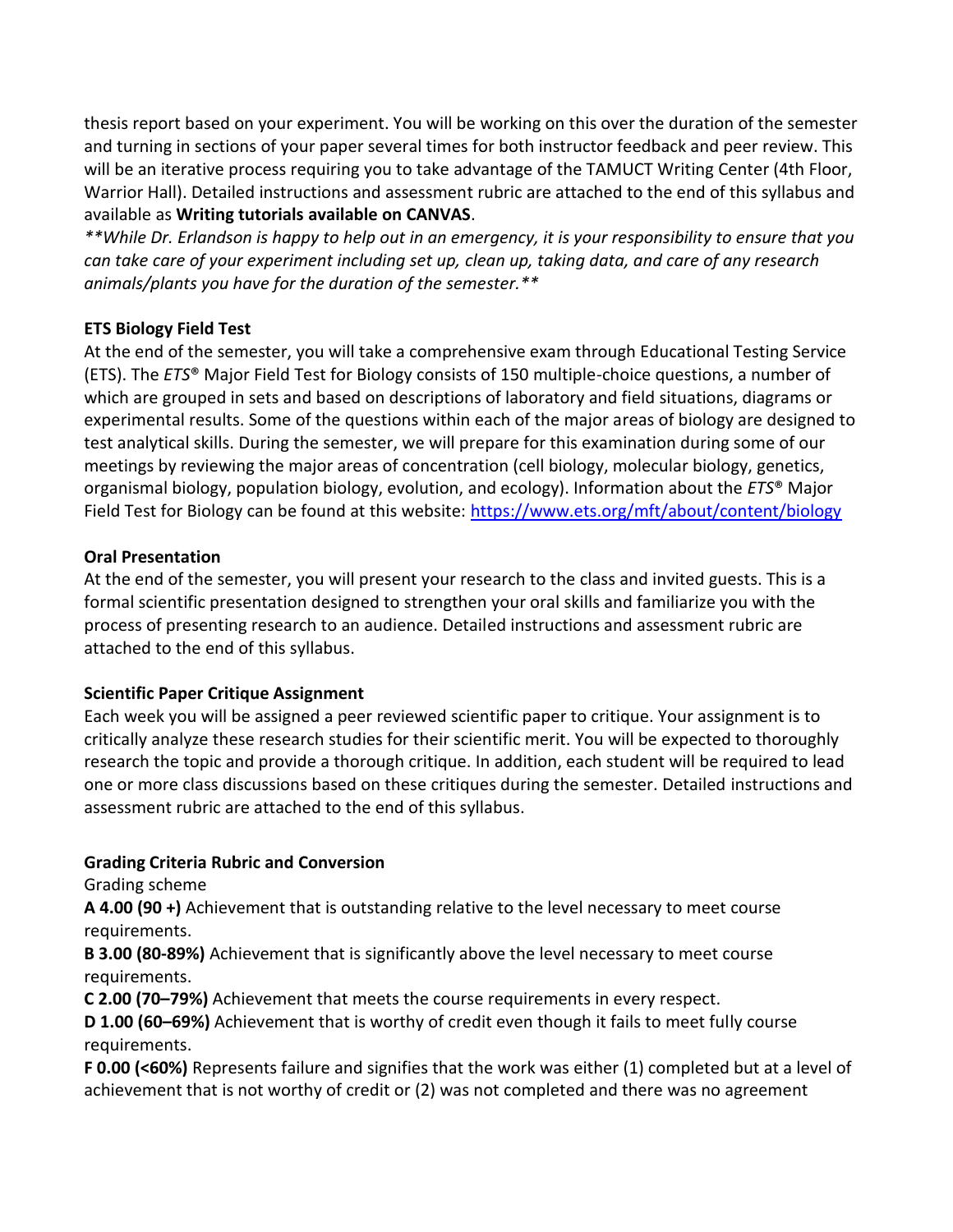between the instructor and the student that the student would be awarded an "I" (incomplete). **I (Incomplete)** The "I" shall be assigned at the discretion of the instructor when, due to extraordinary circumstances, the student was prevented from completing the work of the course on time. The assignment of an "I" requires a written agreement between the instructor and student specifying the time and manner in which the student will complete the course requirements. In no event may any such written agreement allow a period of longer than one year to complete the course requirements. For graduate and professional students, an "I" is to remain on the transcript until changed by the instructor or department. For all other students, work to make up an I must be submitted within one year of the last day of final examinations of the term in which the "I" was given; if not submitted by that time, then the "I" will automatically change to an F. *To obtain an incomplete you must have been doing passing work in the course*

## **Posting of Grades**

Grades will be posted on CANVAS as I am finished with my evaluation of your work. Expect a one week turn around for most assignments. Lengthier assignments (e.g. term papers) may take a little longer to evaluate.

## **COURSE OUTLINE AND CALENDAR**

## **Complete Course Calendar – dates are subject to change**

Weekly meetings will consist of student research discussions, peer reviews, and critiques of peer reviewed research. Each week we will critically discuss one scientific paper, exploring different subdisciplines of biology and methods of research. This discussion will be led by one student in the course on a peer reviewed paper of your choosing (dated 2020 – 2021). You will also have time to conduct your research and write your thesis each Thursday (except last week of class).

| <b>ASSIGNMENT</b>                                | <b>DATE DUE</b>  |
|--------------------------------------------------|------------------|
| Paper critiques/discussions                      | Thursdays weekly |
| Quizzes                                          | Thursdays weekly |
| Thesis topic                                     | January 25       |
| <b>Experimental Design</b>                       | February 1       |
| Introduction/Literature review outline           | February 8       |
| Introduction/Literature review annotated outline | February 22      |
| Materials & Methods (M&M) section                | March 1          |
| Introduction/Literature review + M&M             | March 22         |
| Results and discussion sections                  | April 12         |
| First full thesis submission                     | April 19         |
| Final thesis submission                          | <b>May 10</b>    |
| Oral presentations                               | May 3 AND May 5  |

#### **Important University Dates**

*[https://www.tamuct.edu/registrar/academic-calendar.html\]](https://www.tamuct.edu/registrar/academic-calendar.html)*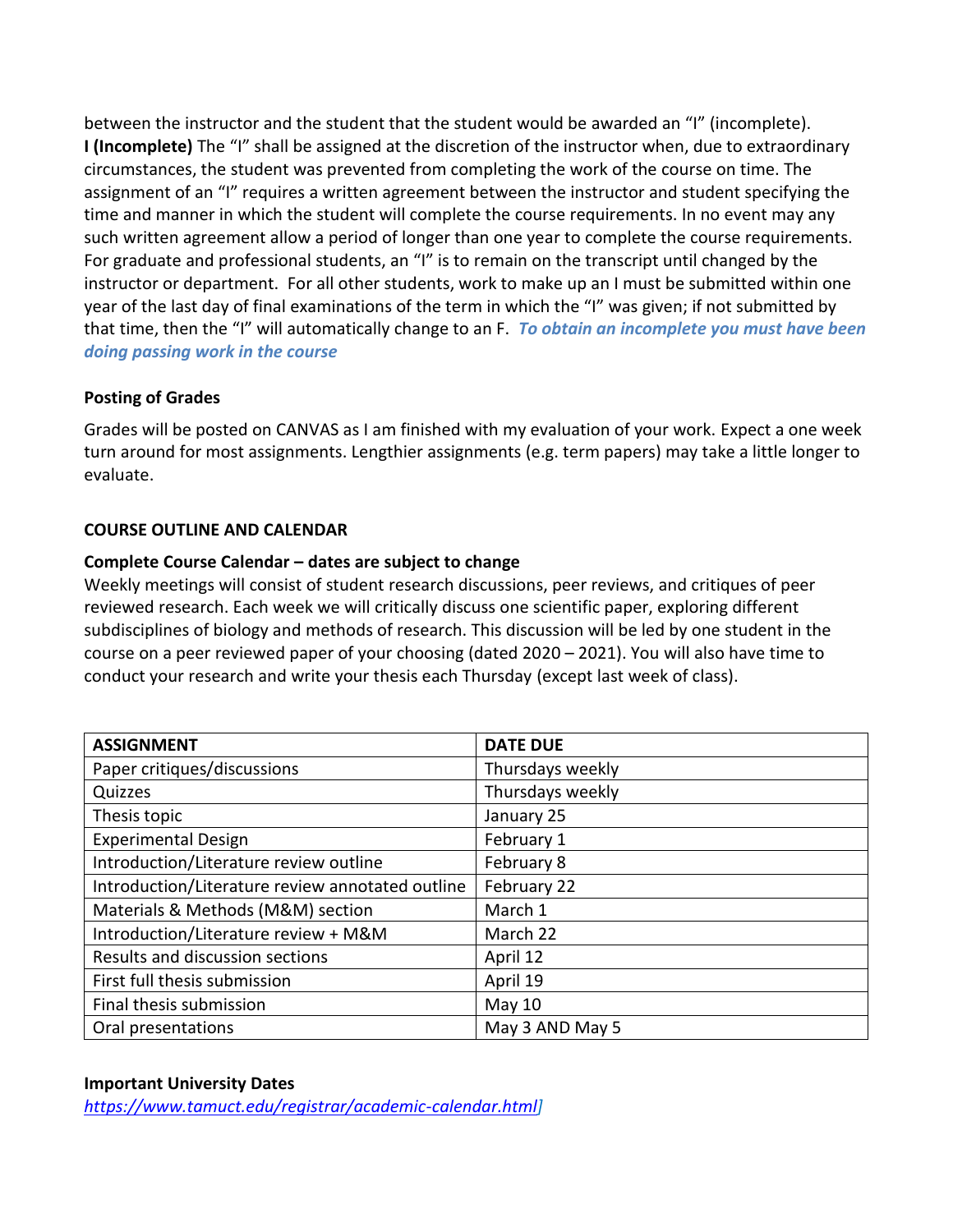| <b>Date</b>             | <b>Description</b>                                                                                                |
|-------------------------|-------------------------------------------------------------------------------------------------------------------|
| January 17, 2022        | Martin Luther King, Jr Day (University Closed)                                                                    |
| <b>January 18, 2022</b> | Add, Drop and Late Registration Begins for 16- and First 8-Week Classes<br>\$25 Fee assessed for late registrants |
| January 18, 2022        | <b>Classes Begin for Spring Semester</b>                                                                          |
| <b>January 20, 2022</b> | Deadline for Add, Drop, and Late Registration for 16- and First 8-Week<br><b>Classes</b>                          |
| <b>February 2, 2022</b> | Deadline to Drop 16-Week Classes with No Record                                                                   |
| March 14-18, 2022       | Spring Break (No Classes - Administrative Offices Open)                                                           |
| March 25, 2022          | Deadline for Spring Graduation Application for Ceremony Participation                                             |
| April 8, 2022           | Deadline to Drop 16-Week Classes with a Quit (Q) or Withdraw (W)                                                  |
| May 13, 2022            | Deadline to Withdraw from the University for 16- and Second 8-Week<br><b>Classes</b>                              |
| May 13, 2022            | <b>Spring Semester Ends</b>                                                                                       |
| May 13, 2022            | Deadline for Applications for Tuition Rebate for Spring Graduation (5pm)                                          |
| May 13, 2022            | Deadline for Spring Degree Conferral Applications to the Registrar's<br>Office. \$20 Late Application Fee.        |
| May 14, 2022            | Spring 2022 Commencement at Bell County Expo 7 PM                                                                 |

## *The following calendar is proposed and scheduled to change without notice.*

#### **TECHNOLOGY REQUIREMENTS AND SUPPORT**

#### **Technology Requirements**

This course will use the A&M-Central Texas Instructure Canvas learning management system. **We strongly recommend the latest versions of Chrome or Firefox browsers. Canvas no longer supports any version of Internet Explorer.**

Logon to A&M-Central Texas Canvas [https://tamuct.instructure.com/] or access Canvas through the TAMUCT Online link in myCT [https://tamuct.onecampus.com/]. You will log in through our Microsoft portal.

Username: Your MyCT email address. Password: Your MyCT password

#### **Canvas Support**

Use the Canvas Help link, located at the bottom of the left-hand menu, for issues with Canvas. You can select "Chat with Canvas Support," submit a support request through "Report a Problem," or call the Canvas support line: 1-844-757-0953.

For issues related to course content and requirements, contact your instructor.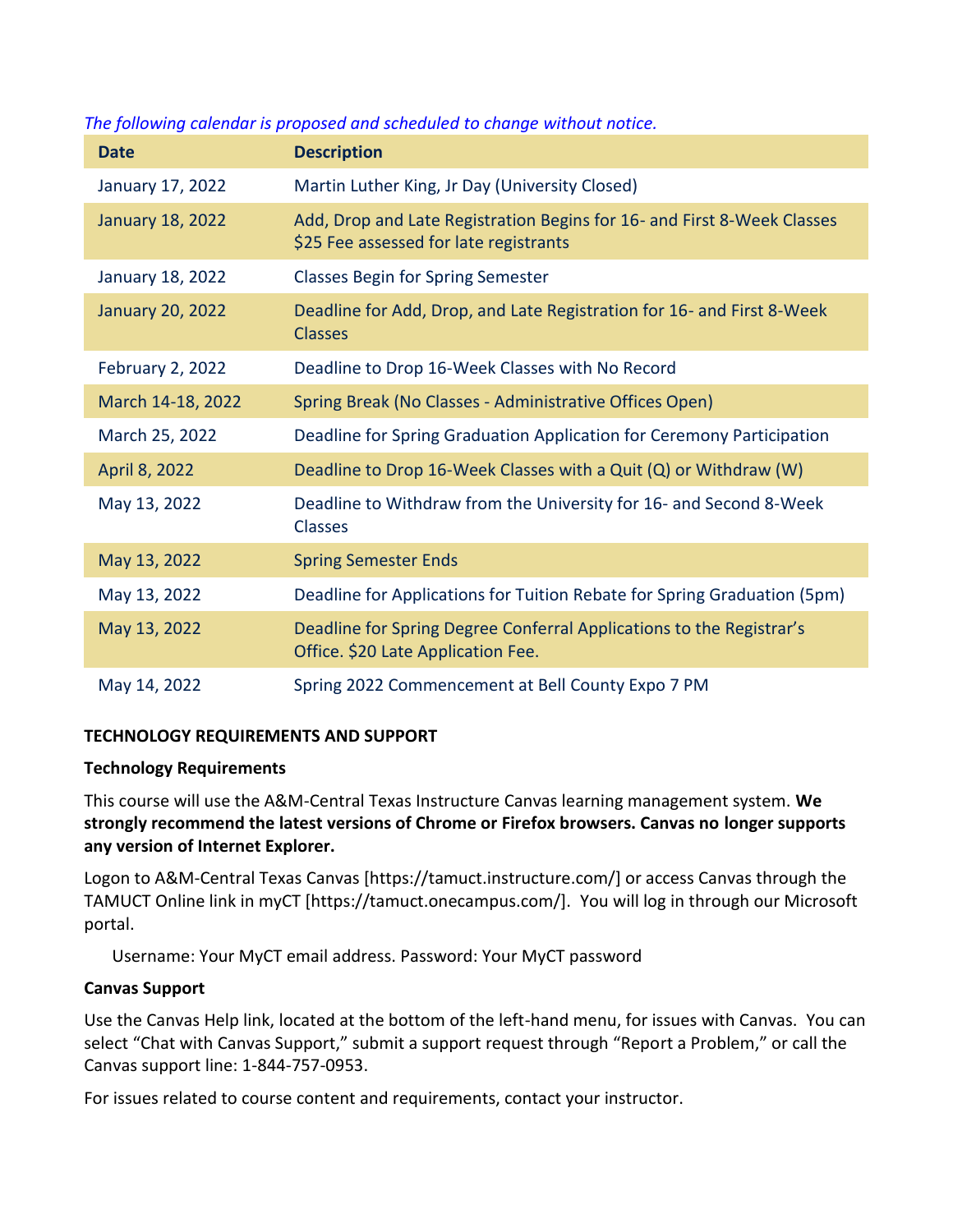## **Online Proctored Testing**

A&M-Central Texas uses Proctorio for online identity verification and proctored testing. This service is provided at no direct cost to students. If the course requires identity verification or proctored testing, the technology requirements are: Any computer meeting the minimum computing requirements, plus web camera, speaker, and microphone (or headset). Proctorio also requires the Chrome web browser with their custom plug in.

## **Other Technology Support**

For log-in problems, students should contact Help Desk Central, 24 hours a day, 7 days a week

Email: [helpdesk@tamu.edu](mailto:helpdesk@tamu.edu) Phone: (254) 519-5466 [Web Chat:](http://hdc.tamu.edu/) [http://hdc.tamu.edu] *Please let the support technician know you are an A&M-Central Texas student.*

## **UNIVERSITY RESOURCES, PROCEDURES, AND GUIDELINES**

#### **Drop Policy**

If you discover that you need to drop this class, you must complete the [Drop Request](https://dynamicforms.ngwebsolutions.com/casAuthentication.ashx?InstID=eaed95b9-f2be-45f3-a37d-46928168bc10&targetUrl=https%3A%2F%2Fdynamicforms.ngwebsolutions.com%2FSubmit%2FForm%2FStart%2F53b8369e-0502-4f36-be43-f02a4202f612) Dynamic Form through Warrior Web.

[https://dynamicforms.ngwebsolutions.com/casAuthentication.ashx?InstID=eaed95b9-f2be-45f3 a37d-

46928168bc10&targetUrl=https%3A%2F%2Fdynamicforms.ngwebsolutions.com%2FSubmit%2FForm% 2FStart%2F53b8369e-0502-4f36-be43-f02a4202f612].

Faculty cannot drop students; this is always the responsibility of the student. The Registrar's Office will provide a deadline on the Academic Calendar for which the form must be completed. Once you submit the completed form to the Registrar's Office, you must go into Warrior Web and confirm that you are no longer enrolled. If you still show as enrolled, FOLLOW-UP with the Registrar's Office immediately. You are to attend class until the procedure is complete to avoid penalty for absence. Should you miss the drop deadline or fail to follow the procedure, you will receive an F in the course, which may affect your financial aid and/or VA educational benefits.

#### **Academic Integrity**

Texas A&M University-Central Texas values the integrity of the academic enterprise and strives for the highest standards of academic conduct. A&M-Central Texas expects its students, faculty, and staff to support the adherence to high standards of personal and scholarly conduct to preserve the honor and integrity of the creative community. Any deviation by students from this expectation may result in a failing grade for the assignment and potentially a failing grade for the course. All academic misconduct concerns will be referred to the Office of Student Conduct. When in doubt on collaboration, citation, or any issue, please contact your instructor before taking a course of action.

For more [information](https://nam04.safelinks.protection.outlook.com/?url=https%3A%2F%2Fwww.tamuct.edu%2Fstudent-affairs%2Fstudent-conduct.html&data=04%7C01%7Clisa.bunkowski%40tamuct.edu%7Ccfb6e486f24745f53e1a08d910055cb2%7C9eed4e3000f744849ff193ad8005acec%7C0%7C0%7C637558437485252160%7CUnknown%7CTWFpbGZsb3d8eyJWIjoiMC4wLjAwMDAiLCJQIjoiV2luMzIiLCJBTiI6Ik1haWwiLCJXVCI6Mn0%3D%7C1000&sdata=yjftDEVHvLX%2FhM%2FcFU0B99krV1RgEWR%2BJ%2BhvtoR6TYk%3D&reserved=0) regarding the Student Conduct process, [https://www.tamuct.edu/studentaffairs/student-conduct.html].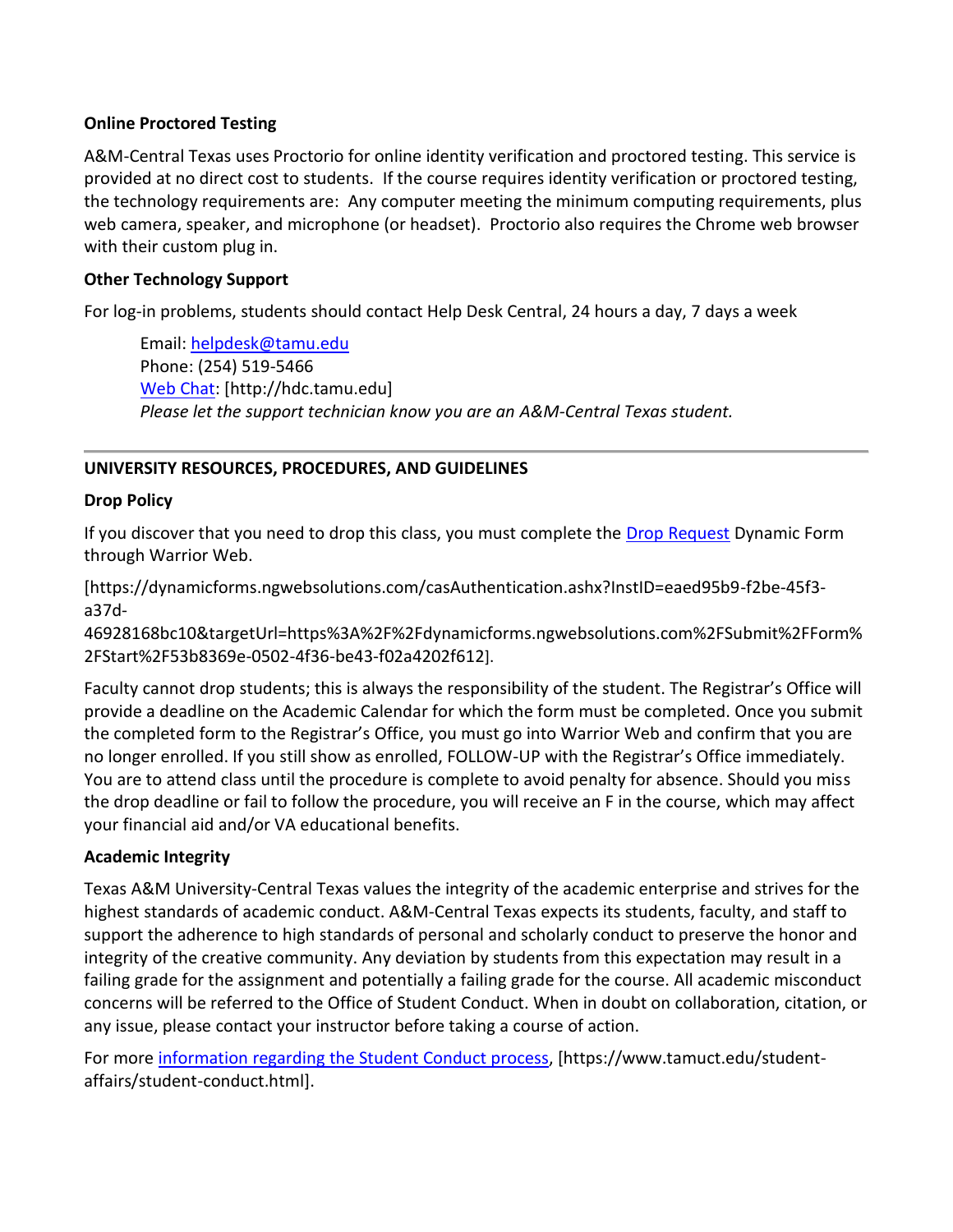If you know of potential honor violations by other students, you may [submit](https://nam04.safelinks.protection.outlook.com/?url=https%3A%2F%2Fcm.maxient.com%2Freportingform.php%3FTAMUCentralTexas%26layout_id%3D0&data=04%7C01%7Clisa.bunkowski%40tamuct.edu%7Ccfb6e486f24745f53e1a08d910055cb2%7C9eed4e3000f744849ff193ad8005acec%7C0%7C0%7C637558437485262157%7CUnknown%7CTWFpbGZsb3d8eyJWIjoiMC4wLjAwMDAiLCJQIjoiV2luMzIiLCJBTiI6Ik1haWwiLCJXVCI6Mn0%3D%7C1000&sdata=CXGkOa6uPDPX1IMZ87z3aZDq2n91xfHKu4MMS43Ejjk%3D&reserved=0) a report, [https://cm.maxient.com/reportingform.php?TAMUCentralTexas&layout\_id=0].

## **Academic Accommodations**

At Texas A&M University-Central Texas, we value an inclusive learning environment where every student has an equal chance to succeed and has the right to a barrier-free education. The Warrior Center for Student Success, Equity and Inclusion is responsible for ensuring that students with a disability receive equal access to the university's programs, services and activities. If you believe you have a disability requiring reasonable accommodations, please contact the Office of Access and Inclusion, WH-212; or call (254) 501-5836. Any information you provide is private and confidential and will be treated as such.

For more information, please visit our [Access & Inclusion](https://tamuct.instructure.com/courses/717) Canvas page (log-in required) [https://tamuct.instructure.com/courses/717]

## **Important information for Pregnant and/or Parenting Students**

Texas A&M University-Central Texas supports students who are pregnant and/or parenting. In accordance with requirements of Title IX and related guidance from US Department of Education's Office of Civil Rights, the Dean of Student Affairs' Office can assist students who are pregnant and/or parenting in seeking accommodations related to pregnancy and/or parenting. Students should seek out assistance as early in the pregnancy as possible. For more information, please visit [Student Affairs](https://www.tamuct.edu/student-affairs/pregnant-and-parenting-students.html) [https://www.tamuct.edu/student-affairs/pregnant-and-parenting-students.html]. Students may also contact the institution's Title IX Coordinator. If you would like to read more about these [requirements](http://www2.ed.gov/about/offices/list/ocr/docs/pregnancy.pdf)  [and guidelines](http://www2.ed.gov/about/offices/list/ocr/docs/pregnancy.pdf) online, please visit the website

[http://www2.ed.gov/about/offices/list/ocr/docs/pregnancy.pdf].

Title IX of the Education Amendments Act of 1972 prohibits discrimination on the basis of sex and gender–including pregnancy, parenting, and all related conditions. A&M-Central Texas is able to provide flexible and individualized reasonable accommodation to pregnant and parenting students. All pregnant and parenting students should contact the Associate Dean in the Division of Student Affairs at (254) 501-5909 to seek out assistance. Students may also contact the University's Title IX Coordinator.

## **Tutoring**

Tutoring is available to all A&M-Central Texas students, both virtually and in-person. Student success coaching is available online upon request.

If you have a question, are interested in becoming a tutor, or in need of success coaching contact the Warrior Center for Student Success, Equity and Inclusion at (254) 501-5836, visit the Warrior Center at 212 Warrior Hall, or by emailing [WarriorCenter@tamuct.edu.](mailto:WarriorCenter@tamuct.edu)

To schedule tutoring sessions and view tutor availability, please visit Tutor [Matching](https://tutormatchingservice.com/TAMUCT) [Services](https://tutormatchingservice.com/TAMUCT) [https://tutormatchingservice.com/TAMUCT] or visit the Tutoring Center in 111 Warrior Hall.

Chat live with a remote tutor 24/7 for almost any subject from on your computer! Tutor.com is an online tutoring platform that enables A&M-Central Texas students to log in and receive online tutoring support at no additional cost. This tool provides tutoring in over 40 subject areas except writing support. Access Tutor.com through Canvas.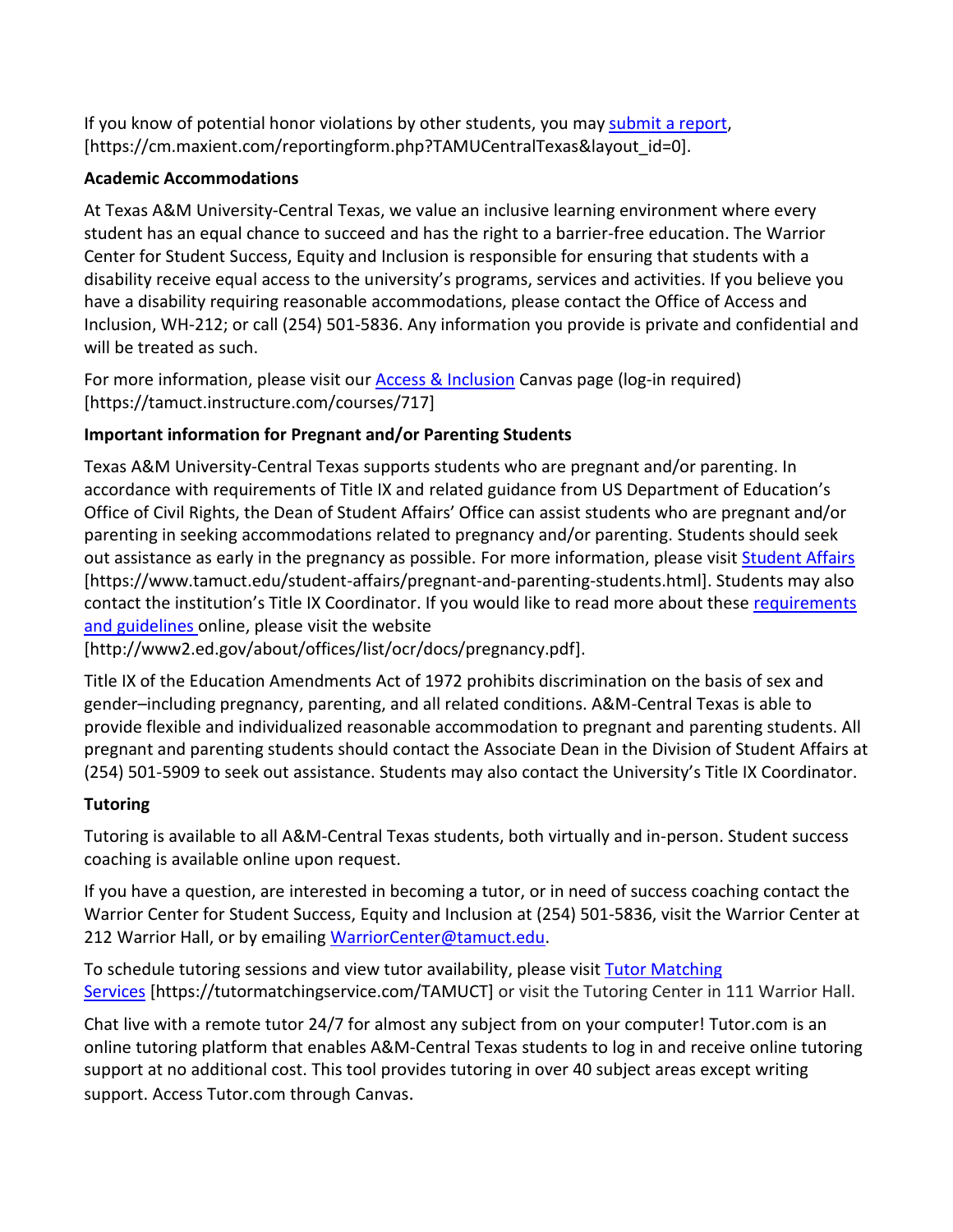## **University Writing Center**

University Writing Center: Located in Warrior Hall 416, the University Writing Center (UWC) at Texas A&M University–Central Texas (A&M–Central Texas) is a free service open to all A&M–Central Texas students. For the Spring 2022 semester, the hours of operation are from 10:00 a.m.-5:00 p.m. Monday thru Thursday in Warrior Hall 416 (with online tutoring available every hour as well) with satellite hours available online only Monday thru Thursday from 6:00-9:00 p.m. and Saturday 12:00-3:00 p.m.

Tutors are prepared to help writers of all levels and abilities at any stage of the writing process. While tutors will not write, edit, or grade papers, they will assist students in developing more effective composing practices. By providing a practice audience for students' ideas and writing, our tutors highlight the ways in which they read and interpret students' texts, offering guidance and support throughout the various stages of the writing process. In addition, students may work independently in the UWC by checking out a laptop that runs the Microsoft Office suite and connects to WIFI, or by consulting our resources on writing, including all of the relevant style guides. Whether you need help brainstorming ideas, organizing an essay, proofreading, understanding proper citation practices, or just want a quiet place to work, the UWC is here to help!

Students may arrange a one-to-one session with a trained and experienced writing tutor by making an appointment via [WCOnline](https://tamuct.mywconline.com/) [https://tamuct.mywconline.com/]. In addition, you can email Dr. Bruce Bowles Jr. at bruce.bowles@tamuct.edu if you have any questions about the UWC, need any assistance with scheduling, or would like to schedule a recurring appointment with your favorite tutor by making an appointment via [WCOnline](https://tamuct.mywconline.com/) [https://tamuct.mywconline.com/]. In addition, you can email Dr. Bruce Bowles Jr. at bruce.bowles@tamuct.edu if you have any questions about the UWC, need any assistance with scheduling, or would like to schedule a recurring appointment with your favorite tutor.

## **University Library**

The University Library provides many services in support of research across campus and at a distance. We offer over 200 electronic databases containing approximately 400,000 eBooks and 82,000 journals, in addition to the 96,000 items in our print collection, which can be mailed to students who live more than 50 miles from campus. Research guides for each subject taught at A&M-Central Texas are available through our website to help students navigate these resources. On campus, the library offers technology including cameras, laptops, microphones, webcams, and digital sound recorders.

Research assistance from a librarian is also available 24 hours a day through our online chat service, and at the reference desk when the library is open. Research sessions can be scheduled for more comprehensive assistance, and may take place virtually through WebEx, Microsoft Teams or in-person at the library. Schedule an [appointment](https://nam04.safelinks.protection.outlook.com/?url=https%3A%2F%2Ftamuct.libcal.com%2Fappointments%2F%3Fg%3D6956&data=04%7C01%7Clisa.bunkowski%40tamuct.edu%7Cde2c07d9f5804f09518008d9ab7ba6ff%7C9eed4e3000f744849ff193ad8005acec%7C0%7C0%7C637729369835011558%7CUnknown%7CTWFpbGZsb3d8eyJWIjoiMC4wLjAwMDAiLCJQIjoiV2luMzIiLCJBTiI6Ik1haWwiLCJXVCI6Mn0%3D%7C3000&sdata=KhtjgRSAw9aq%2FoBsB6wyu8b7PSuGN5EGPypzr3Ty2No%3D&reserved=0)

[here](https://nam04.safelinks.protection.outlook.com/?url=https%3A%2F%2Ftamuct.libcal.com%2Fappointments%2F%3Fg%3D6956&data=04%7C01%7Clisa.bunkowski%40tamuct.edu%7Cde2c07d9f5804f09518008d9ab7ba6ff%7C9eed4e3000f744849ff193ad8005acec%7C0%7C0%7C637729369835011558%7CUnknown%7CTWFpbGZsb3d8eyJWIjoiMC4wLjAwMDAiLCJQIjoiV2luMzIiLCJBTiI6Ik1haWwiLCJXVCI6Mn0%3D%7C3000&sdata=KhtjgRSAw9aq%2FoBsB6wyu8b7PSuGN5EGPypzr3Ty2No%3D&reserved=0) [https://tamuct.libcal.com/appointments/?g=6956]. Assistance may cover many topics, including how to find articles in peer-reviewed journals, how to cite resources, and how to piece together research for written assignments.

Our 27,000-square-foot facility on the A&M-Central Texas main campus includes student lounges, private study rooms, group work spaces, computer labs, family areas suitable for all ages, and many other features. Services such as interlibrary loan, TexShare, binding, and laminating are available. The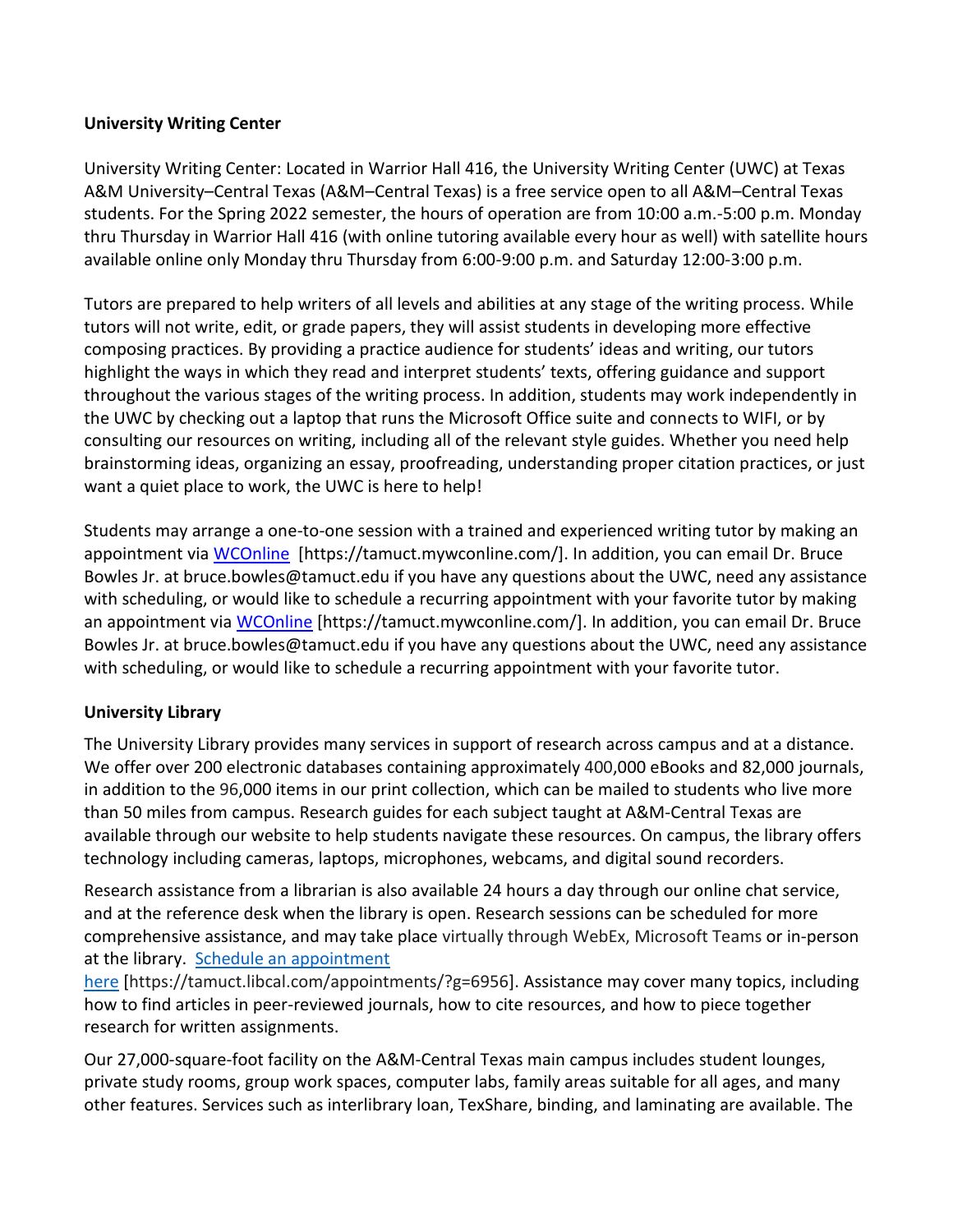library frequently offers workshops, tours, readings, and other events. For more information, please visit our Library [website](https://nam04.safelinks.protection.outlook.com/?url=https%3A%2F%2Ftamuct.libguides.com%2Findex&data=04%7C01%7Clisa.bunkowski%40tamuct.edu%7C7d8489e8839a4915335f08d916f067f2%7C9eed4e3000f744849ff193ad8005acec%7C0%7C0%7C637566044056484222%7CUnknown%7CTWFpbGZsb3d8eyJWIjoiMC4wLjAwMDAiLCJQIjoiV2luMzIiLCJBTiI6Ik1haWwiLCJXVCI6Mn0%3D%7C1000&sdata=2R755V6rcIyedGrd4Os5rkgn1PvhHKU3kUV1vBKiHFo%3D&reserved=0) [http://tamuct.libguides.com/index].

## **OPTIONAL POLICY STATEMENTS**

## **A Note about Sexual Violence at A&M-Central Texas**

Sexual violence is a serious safety, social justice, and public health issue. The university offers support for anyone struggling with these issues. University faculty are mandated reporters, so if someone discloses that they were sexually assaulted (or a victim of Domestic/Dating Violence or Stalking) while a student at TAMUCT, faculty members are required to inform the Title IX Office. If you want to discuss any of these issues confidentially, you can do so through Student Wellness and Counseling (254-501- 5955) located on the second floor of Warrior Hall (207L).

Sexual violence can occur on our campus because predators often feel emboldened, and victims often feel silenced or shamed. It is incumbent on ALL of us to find ways to actively create environments that tell predators we don't agree with their behaviors and tell survivors we will support them. Your actions matter. Don't be a bystander; be an agent of change. For additional information on campus policy and resources visit the [Title IX webpage](https://www.tamuct.edu/compliance/titleix.html) [\[https://www.tamuct.edu/compliance/titleix.html\]](https://www.tamuct.edu/compliance/titleix.html).

### **Behavioral Intervention**

Texas A&M University-Central Texas cares about the safety, health, and well-being of its students, faculty, staff, and community. If you are aware of individuals for whom you have a concern, please make a referral to the Behavioral Intervention Team. Referring your concern shows you care. You can complete th[e referral](https://cm.maxient.com/reportingform.php?TAMUCentralTexas&layout_id=2) online

[https://cm.maxient.com/reportingform.php?TAMUCentralTexas&layout\_id=2].

Anonymous referrals are accepted. Please see the [Behavioral Intervention Team](https://www.tamuct.edu/bit) website for more information [https://www.tamuct.edu/bit]. If a person's behavior poses an imminent threat to you or another, contact 911 or A&M-Central Texas University Police at 254-501-5805.

## **OTHER POLICIES INSTRUCTOR POLICIES**

Read these carefully as I am strict with my policies.

**Grading Policy and Point Breakdown**. Grades in this course will be criteria-based on a number of activities including exams, discussion, and projects. This means that grades will not be curved and anyone achieving a 90% or above will receive an A in this course.

**Grade Dispute Policy**. Grading disputes must be put in writing (with justification such as supporting statements from the text or another credible source) and given to me no earlier than 24 hours after the assignment has been returned. I will consider your request carefully, but reserve the right to adjust your grade up or down.

**Assignments.** There are weekly homework assignments (CANVAS quizzes) based on each chapter we cover in class. In addition, there may be additional assignments throughout the semester; these will be announced and given sufficient time to complete. All assignments are to be turned in, on time, to the CANVAS website. I will distribute instructions on how to do this. I will not accept e-mailed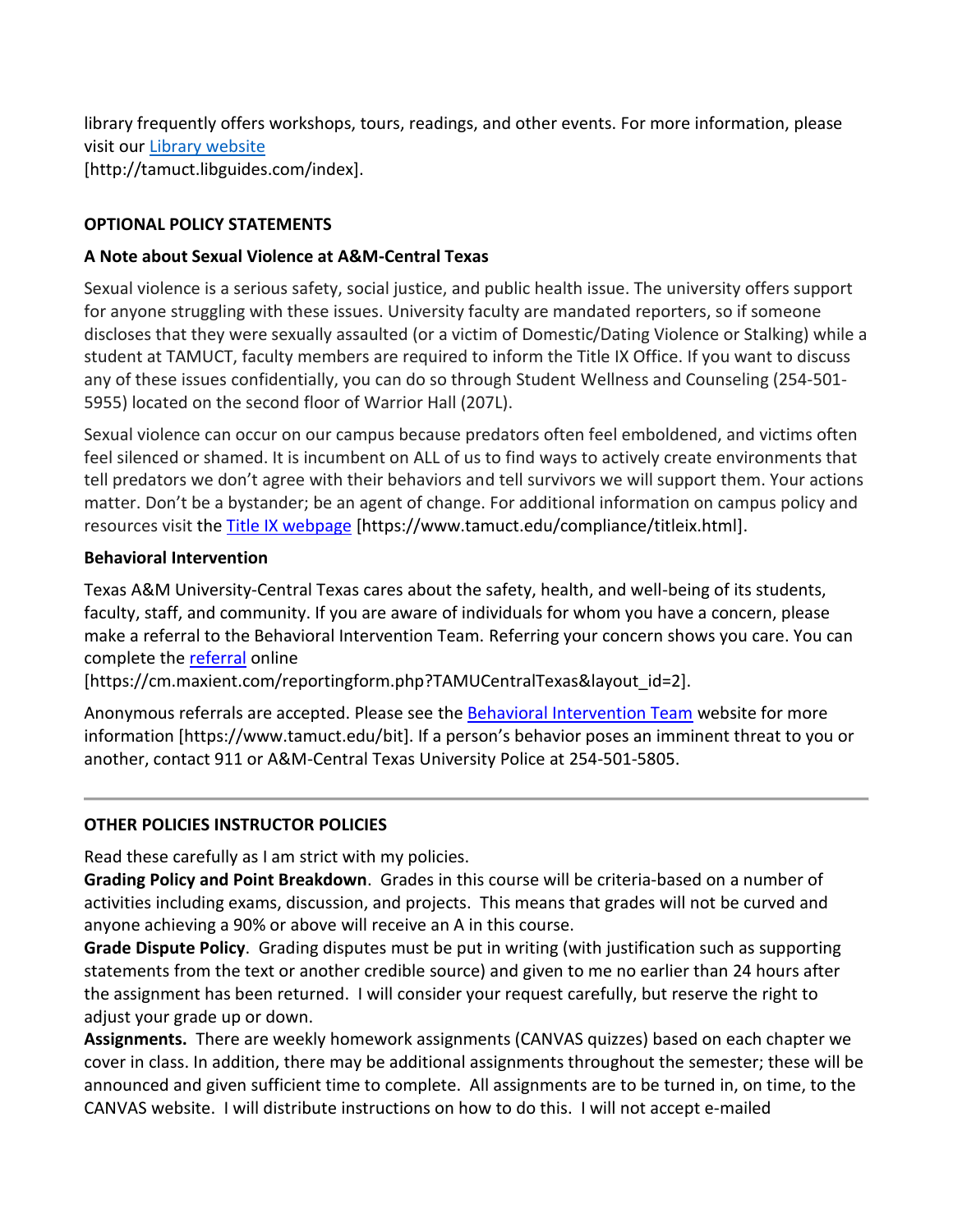assignments of any kind.

**Late Assignments**. I expect all assignments to be turned in on time. Late assignments interfere with my ability to provide timely, detailed feedback, as well as with your ability to learn and process new material. Accordingly, any unauthorized late assignment will receive a 5% reduction in grade for each day it is late. No assignments will be accepted after one week past the due date.

**What I expect of you**. To get the most out of this class, you are expected to conduct yourself in a professional manner, which includes contributing to class discussions, being punctual, and notifying me of absences in advance. Any inappropriate or offensive behavior of any kind (in class/lab/office or on assignments/exams) will be subject to a penalty commensurate with behavior, including a Behavioral Intervention Team report to Student Services.

**Class Attendance.** I expect that you attend each class session and arrive on time. If an unavoidable situation arises that prevents you from attending class, I expect that you also promptly contact me to discuss the missed material and get the notes from a classmate. I will not distribute my notes to students as they are often abbreviated and do not contain the detail needed to sufficiently understand the material.

**What you can expect of me.** You can expect me to start and end class on time, be available through office hours, e-mail, and by appointment, be responsive to student suggestions for course improvement, answer questions to the fullest extent possible and/or direct you to appropriate resources, return graded assignments and exams within a reasonable time frame, and treat you with respect as future colleagues.

**Discussion**. The topics in this class may encompass a diversity of issues that merit in-depth thought and discussion. Since individuals will be expressing their opinions, I expect that will you respect others' contributions, as you would want them to do for you.

**Credits and Workload expectations**. For undergraduate courses, one credit is defined as equivalent to an average of two hours of learning effort per week (over a full semester) necessary for an average student to receive an average grade for the course. A student taking a four-credit class that meets for four hours a week should expect to spend an additional eight hours a week outside the classroom in order to earn an average grade.

**Class Structure**. Classes will involve a balance of active lecture and engaging learning activities (either in lab or in class). I believe that students learn the theories and concepts much better when they have an active role. I know that this may be new to some of you, but please keep an open mind and I know that you will get more out of this class because of it.

## **Copyright Notice**

Students should assume that all course material is copyrighted by the respective author(s). Reproduction of course material is prohibited without consent by the author and/or course instructor. Violation of copyright is against the law and Texas A&M University-Central Texas' Code of Academic Honesty. All alleged violations will be reported to the Office of Student Conduct.

Copyright. 2022 by Dr. Laura Weiser Erlandson at Texas A&M University-Central Texas, College of Arts and Sciences; 1001 Leadership Place, Killeen, TX 76549; 254-519-5723; Fax 254-519- 5781; [laura.erlandson@tamuct.edu](mailto:laura.erlandson@tamuct.edu)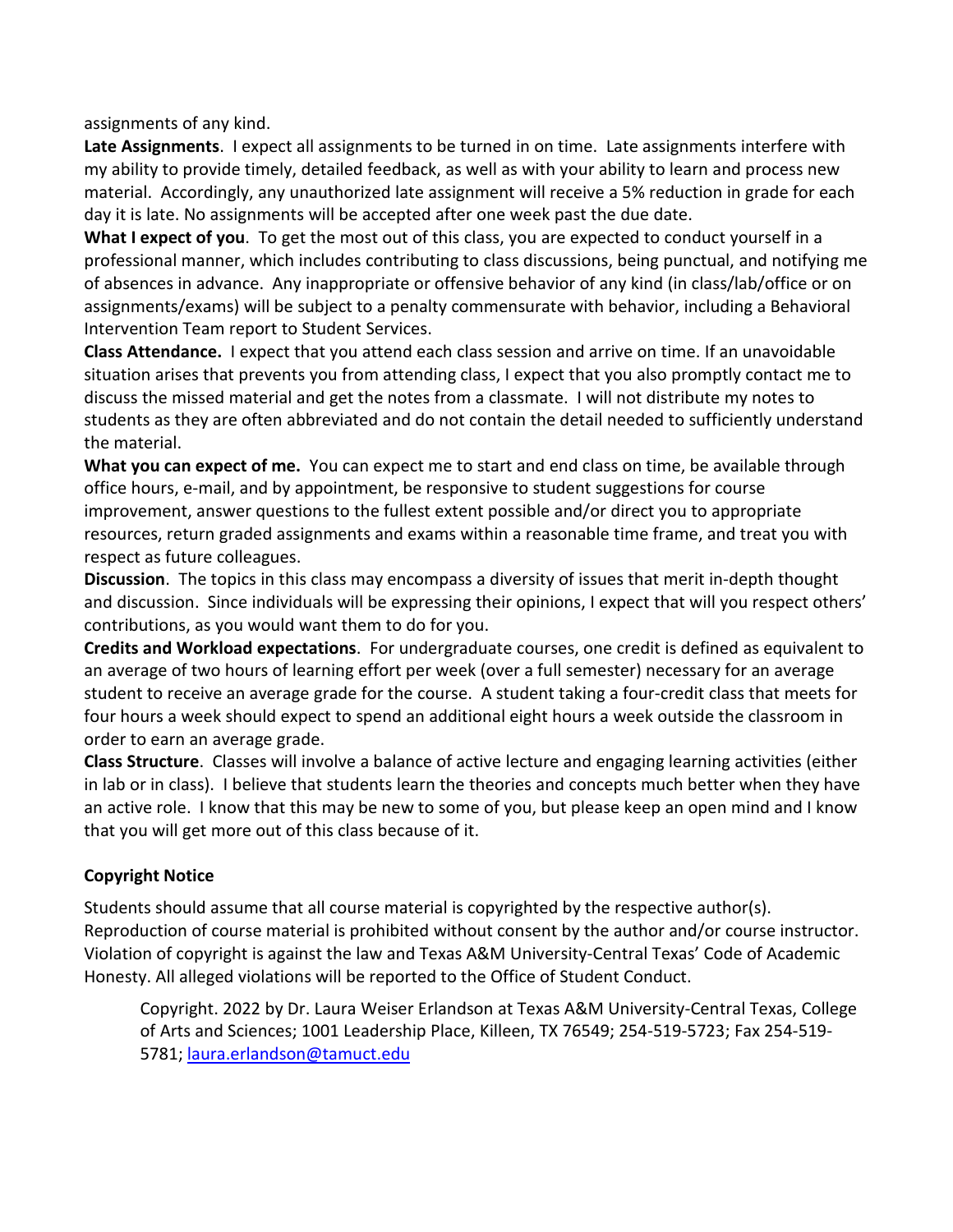## **BS BIOLOGY SENIOR THESIS**

We will use the general format for a scientific paper in this course; however as this is your capstone thesis report, I expect that you really explore the literature and develop your concluding ideas. *Expect this paper to be at least 20 pages long with at least 10 of these dedicated to your Introduction Literature Review*. Scientific papers have an abstract, introduction, materials and methods, results, discussion and literature cited. Keep in mind that scientists often pay for a paper to be peer-reviewed and published (not the other way around). Peer-review means that all articles are read by other scientists (peers) who make editorial suggestions and ultimately decide whether a paper contains sound research and should be published.

For detailed instructions see the following *writing tutorials in your CANVAS shell*:

- 1. The Outline/Annotated outline
- 2. The Term paper/Literature review
- 3. The Laboratory report/Research paper
- 4. Citations

### **The Abstract section:**

Should be a brief summary of your entire paper. Use a little (1-2 sentences) from each section to make a clear, cohesive summary. Readers will decide from your abstract whether or not they will continue to read your entire research paper. This is typically around 250 words or so.

#### **The Introduction/Literature Review section:**

This section will be quite extensive as I expect that you will research your topic thoroughly using mostly peer reviewed, professional journals. Because this section is essentially a literature review paper, you are reviewing all that is currently known about your topic of interest. This includes past and present studies. Therefore, almost 100% of your sources will be peer reviewed. You are to examine the fundamental and applied research that has contributed to our knowledge of the subject. Be sure to introduce and define your topic broadly first, then give more detail and examples to demonstrate your points.

This will lead the reader to a logical introduction of your main thesis or topic. You should clearly describe the specific questions you chose to study. State what you did in a general way, e.g., "We investigated the effect of obesity on heart rate by comparing heart rates of people with different Body Mass Indices after they climbed stairs", but do not give away the specific details of your methods or results. Finally, state your specific hypothesis at the end of this section.

#### **The Materials and Methods section:**

The experiment has been completed by the time you turn in your thesis, so use past tense. This section includes a brief outline of the methods used in the experiments. The purpose of this section is to allow other experimenters to duplicate the methods you used, so it should be detailed enough so that someone else could read your report and repeat the experiment. However, you should NOT include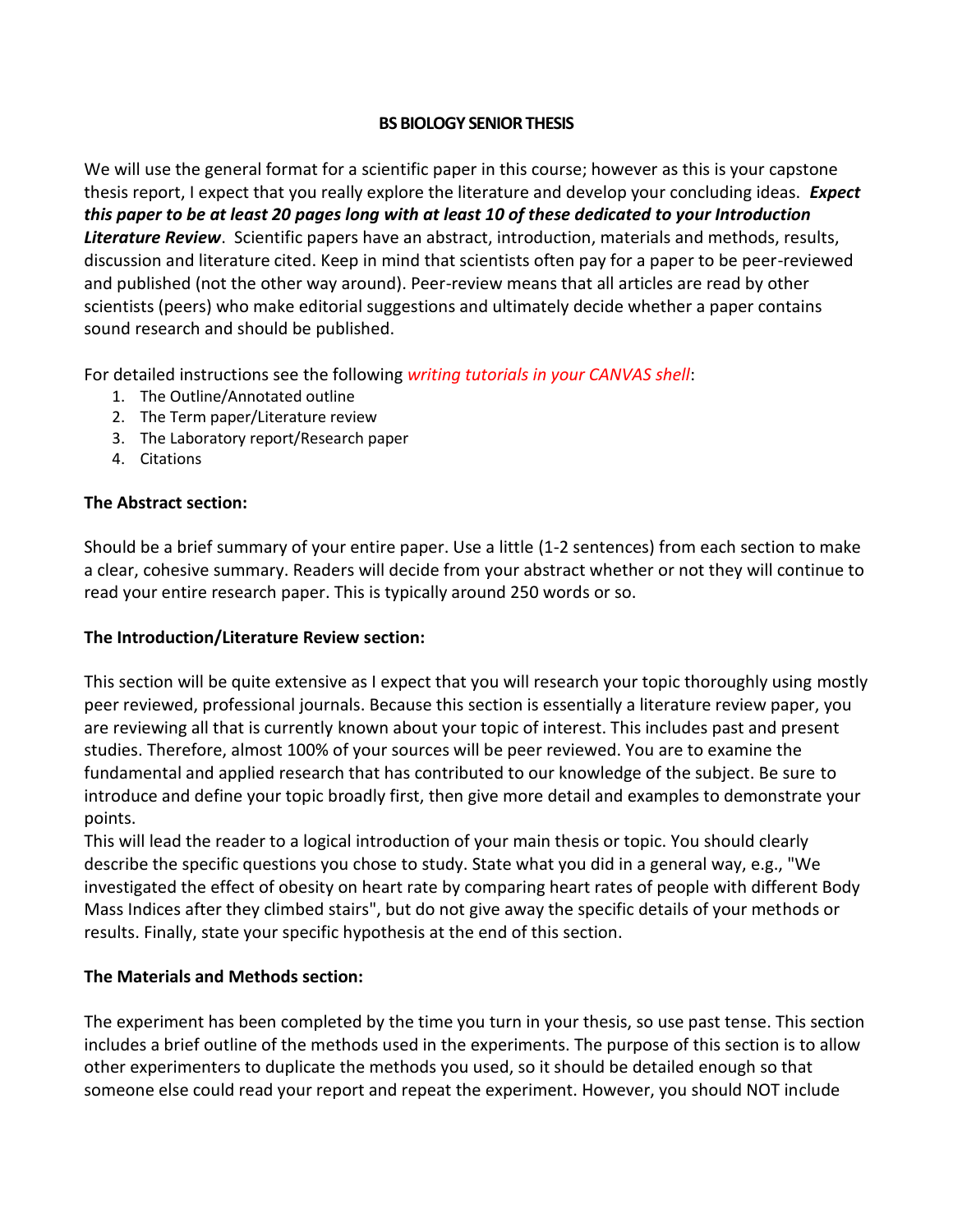trivial details (i.e. "*we used test tubes that were 10cm long*").

## **Good Example:**

"We exposed *E. coli* cells to 0, 15, 30, or 45 seconds of ultraviolet irradiation at a wavelength of 280nm. Cells from each irradiation treatment were diluted to 1:3 and 1:5 of their original concentration. One ml of each of these dilutions was plated on Luria broth nutrient agar and incubated overnight at 37°C. The number of colonies present in each plate was recorded."

## **Bad Example**:

"Our lab bench received cells from treatment #1, and these were serially diluted, so that there were 2 different concentrations of bacteria to count on the petri dishes. Lab bench 2 received cells from treatment 2. These were also serially diluted, resulting in 2 different concentrations of bacteria to count."

## **The Results section:**

The results section always starts with normal paragraph (text) format, NOT with tables or figures. You MUST first direct the reader's attention to EACH table and figure before they appear, indicate what they show, and summarize the important data in each.

## **Good Example of How to Begin the Results:**

"The mean IQ of TAMUCT biology students was found to be higher than the mean IQ of Harvard students and of students from many colleges (Figure 1)".

As with all writing, the results should be organized into coherent logically organized paragraphs and sentences. Data are usually reported in paragraph form supplemented with visual figures and/or tables:

- Figure: a graph, picture, or diagram, and has a detailed legend at the top.
- Table: something that contains only numbers, and has a detailed legend at the top.

Do NOT discuss the implications of the results in this section, nor attempt to explain why various results occurred. Only the important points of each figure and table should be described paragraph format; do not reiterate the whole figure.

Figures are to be inserted at the end of the paper after the Literature Cited section but before any appendices. Do NOT embed them in the text of your paper.

Raw data is NOT reported in the Results. Readers are usually interested only in summarized data (means, standard deviations, totals, etc.).

## **The Discussion section:**

This is usually the most important part of your paper. This is your chance to show your extensive knowledge and command of your topic. In this section I expect you to be original, cleverly interpret the results you obtained, and draw general conclusions from them. The discussion should be narrow in scope to begin and end broadly.

This is a typical order of topics which might occur in the Discussion:

Begin the discussion by briefly stating the major conclusions from the results. Explain what the results mean. Discuss whether the results SUPPORT or do NOT support your original hypothesis (es). Your experiment is really very limited in scope, so DO NOT claim that you have "proven" or "disproven" a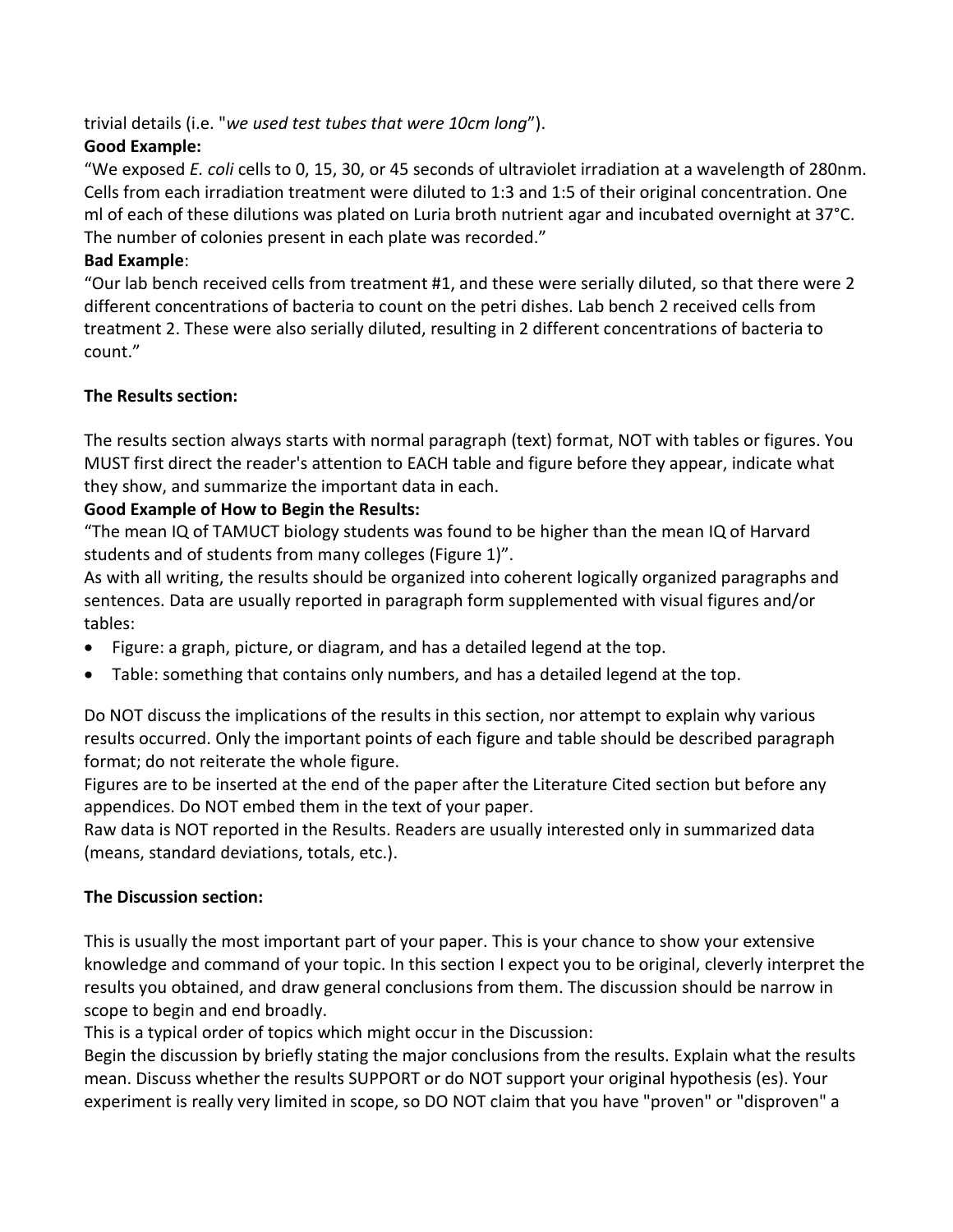hypothesis; you perhaps obtained some small bit of evidence to support a hypothesis, or you provided some evidence which contradicts a hypothesis.

In next paragraph(s) expand your discussion of these results. You will want to compare and contrast them to results from other studies, which you should cite properly.

You may discuss sources of error in the experiment, but your BEST guess is that the results reflect reality. Students often feel that their discussion should consist mainly of an analysis of all the things that went wrong with the experiment. *I strongly discourage this approach*. Naturally all experiments have some weaknesses, but for the purposes of this exercise assume that your results are reasonable. It is OK to get negative results. You should, however, suggest additional experiments using better or different methods.

As the discussion continues it is important to offer some original ideas and interpretations. For example, discuss the implications or your results for the biology of the organism(s). For example, why did the behaviors you observe evolve? What does it mean ecologically? You may wish to suggest new experiments which would shed further light on the questions raised by your results.

## **The Literature Cited section:**

This section should list all references mentioned in the text. Unlike English papers and other term papers, we do not use footnotes, we avoid direct quotations, and we do not include material from encyclopedic type resources (including websites). You will *mostly* rely on peer reviewed published scientific papers for your information. You should not have any books or journals listed in this section unless you have cited the author and year in the text of the paper. If you are unsure whether a source is legitimate, consult your instructor.

\*Please use the Council of Scientific Editors (CSE) "**Author, Year**" citation style for your writing: <https://writing.wisc.edu/handbook/documentation/doccse/nameyear/> Reference the Citing References tutorial in your CANVAS shell\*

## **The following hints will improve your writing:**

- 1. Use the first person (I or we) to write more concisely.
- 2. Avoid long run-on sentences. We are trying to write concisely and clearly. Don't use twelve letter words when simpler ones will do just fine.
- 3. Be positive about your results. Say "the data show" instead of "the data suggest".
- 4. Genus and species names in Latin are always italicized or underlined. Only the first letter of the genus is capitalized. Ex. *Homo sapiens, Danaus plexippus*, etc.…
- 5. Number all pages and use the metric system. Write numbers as numerals when they are associated with measurement units (2 km), spell them out for numbers < 10 (five hamsters).
- 6. In general, DON'T use quotes. Instead, paraphrase the author and cite him/her. Quotes interrupt the flow of your text.
- 7. Scientific writing is formal communication. Don't use conversational language, colloquialisms or slang
- 8. Some frequently misused/misspelled words: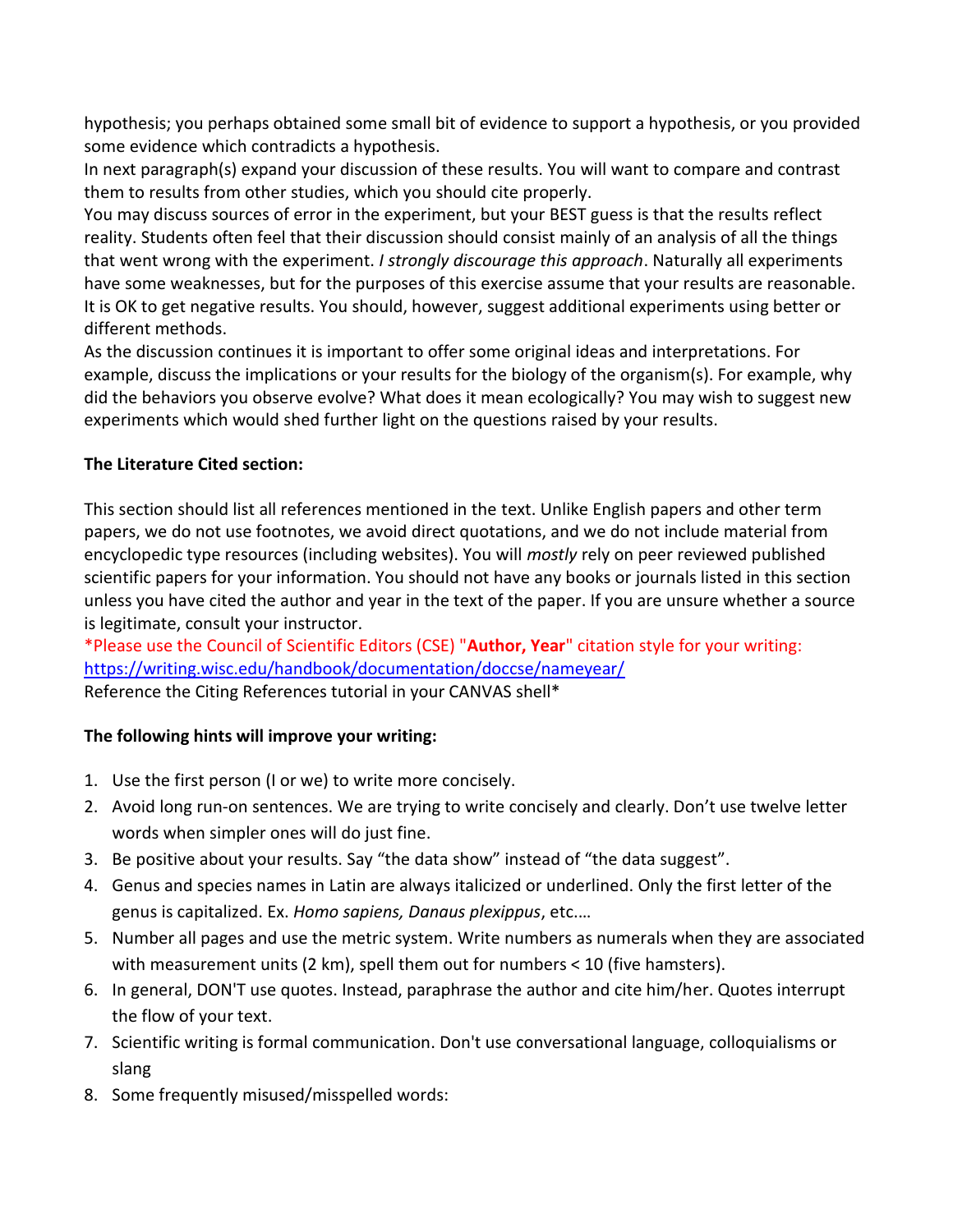- a. affect/effect "Effect" is a noun (usually). "Affect" is always a verb. "The effect of their misuse will be that your grade will be affected by subtracting five points".
- b. it's/its "It's" is the conjunction "it is". "Its" is the possessive form
- c. their/there I assume this is just carelessness, proofread your paper.
- d. between/among Between refers to two things, while among refers to more than two.
- e. fewer/less Use "fewer" if you can count the items, "less" if you can't. (less water, but fewer boats)
- f. amount/number Use 'amount" if you can't count them, "number" if you can. (The amount of sand and the number of rocks)
- g. oftentimes Drop the "times"; it's redundant.
- h. different from / different than: Different from is correct; different than is not.
- i. than/then "than" refers to a comparison proofread your paper for mix-ups
- j. Always put a zero in front of a naked decimal point (0.12, not .12).
- k. The word data is plural and the word datum singular. *The data show that …..*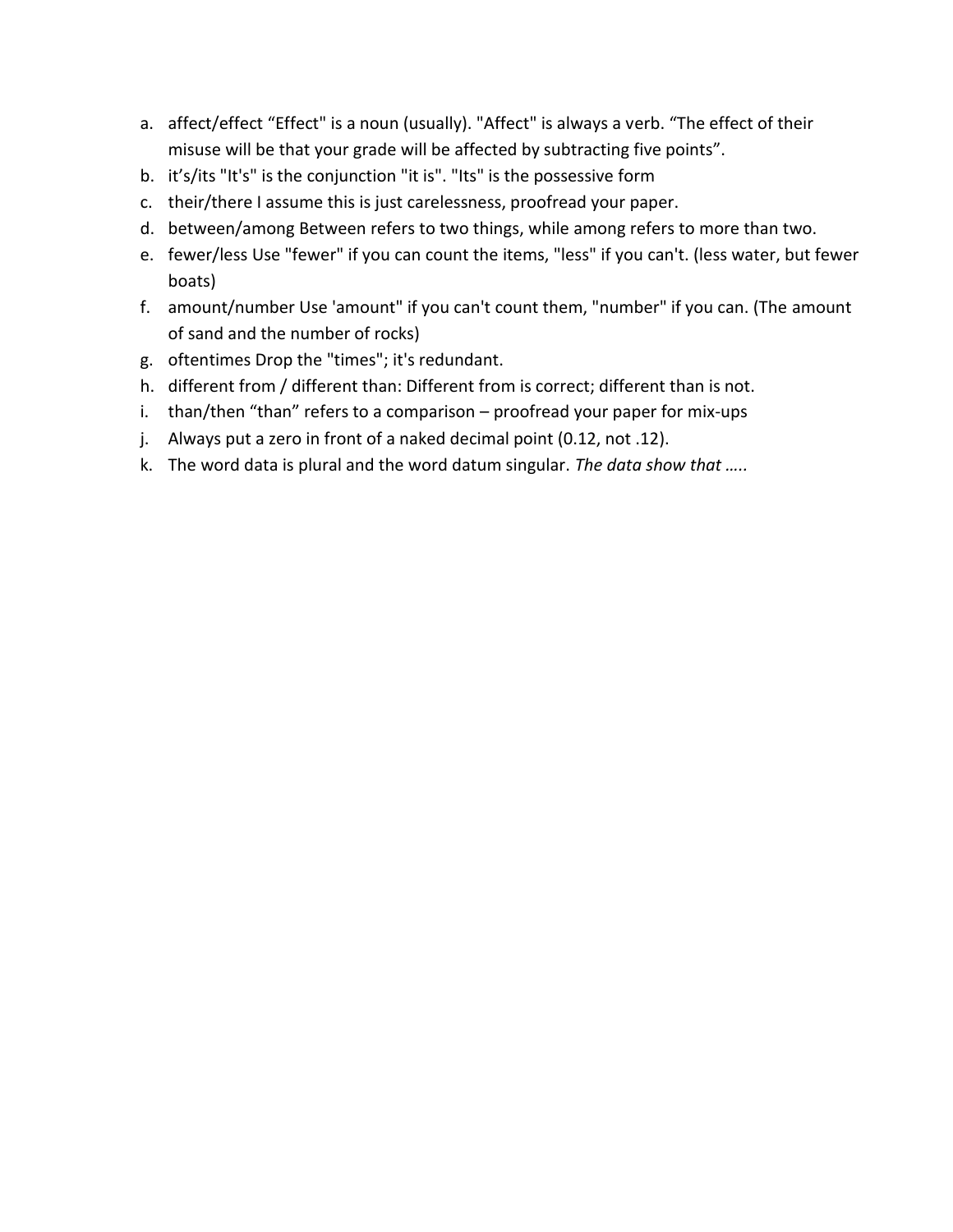# **Thesis Grading**

| <b>Final Submission (50%)</b>                                                        | Due May 10      |
|--------------------------------------------------------------------------------------|-----------------|
| (Note: this is not a "rough" draft! You are expected to have a full paper submitted) |                 |
| First Submission (25%)                                                               | Due April 19    |
| <b>Results and Discussion (5%)</b>                                                   | Due April 12    |
| $Intro + M&M (5%)$                                                                   | Due March 22    |
| <b>Materials and Methods (5%)</b>                                                    | Due March 1     |
| <b>Introduction Ann. Outline (4%)</b><br>(includes citations)                        | Due February 22 |
| Introduction/Lit. Rev. Outline (2%)                                                  | Due February 8  |
| <b>Experimental Design (3%)</b>                                                      | Due February 1  |
| Topic Approval (1%)                                                                  | Due January 25  |

*See next page for Thesis Rubric*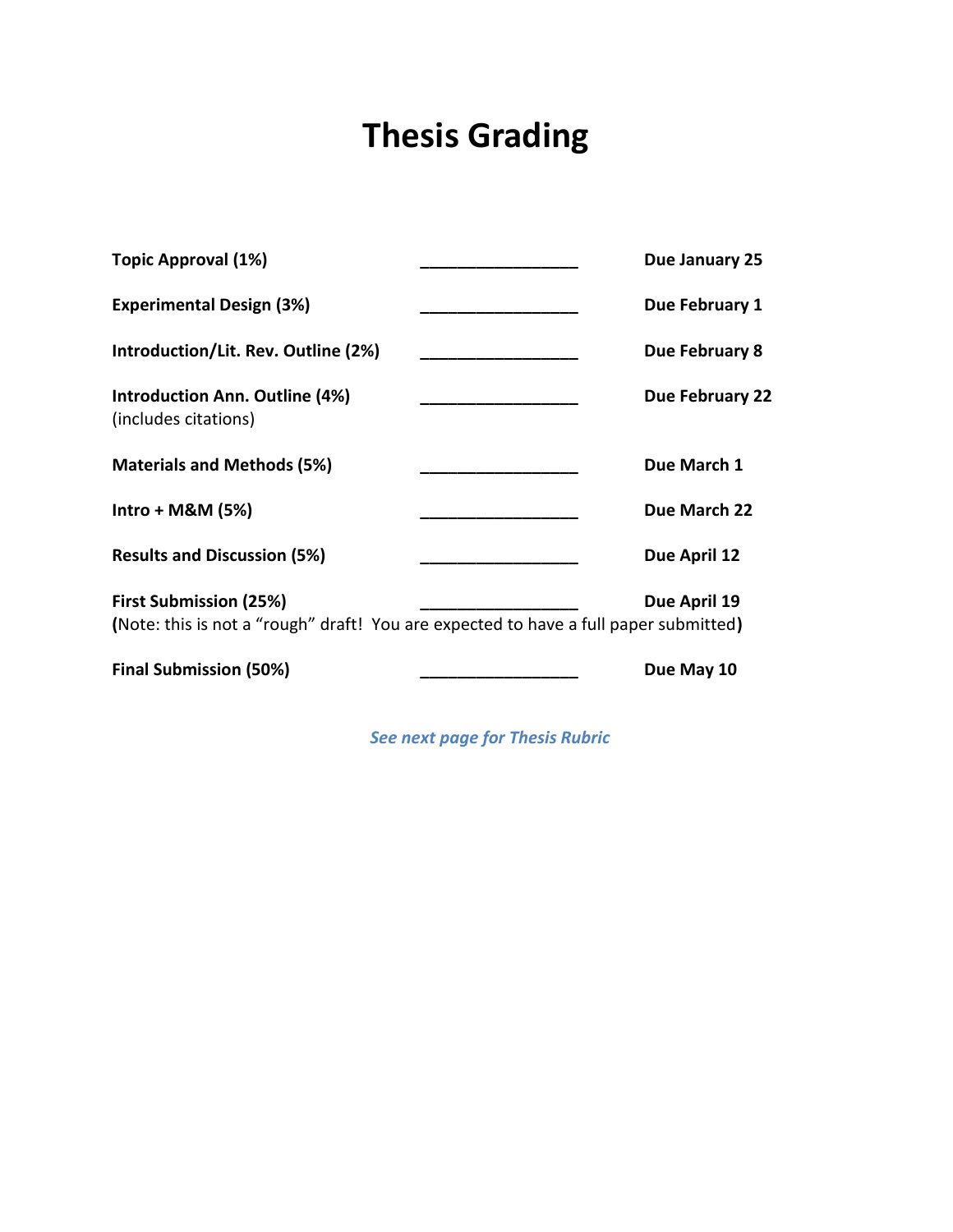| Category                                               | <b>Exceeds expectations</b>                                                                                                                                                                                                                                                                                                                                                                               | <b>Meets expectations</b>                                                                                                                                                                                                       | <b>Below expectations</b>                                                                                                                                                                                                   | Does not meet expectations                                                                                                                                                                                                               | Score           |
|--------------------------------------------------------|-----------------------------------------------------------------------------------------------------------------------------------------------------------------------------------------------------------------------------------------------------------------------------------------------------------------------------------------------------------------------------------------------------------|---------------------------------------------------------------------------------------------------------------------------------------------------------------------------------------------------------------------------------|-----------------------------------------------------------------------------------------------------------------------------------------------------------------------------------------------------------------------------|------------------------------------------------------------------------------------------------------------------------------------------------------------------------------------------------------------------------------------------|-----------------|
| Abstract                                               | Clearly and consicely states paper's purpose and<br>main results. Includes at least one sentence<br>from each main section. Engaging and thought<br>provoking.                                                                                                                                                                                                                                            | Clearly and consicely states the paper's purpose<br>and main results. Missing 1 section.                                                                                                                                        | States the paper's purpose and main results.<br>Missing 2 or more sections.                                                                                                                                                 | Absent, incomplete, or confusing.                                                                                                                                                                                                        | 5.0%            |
| Introduction                                           | Thoroughly addresses the topic. Engages reader<br>Logical progression from broad to narrow topic.<br>Clearly states main hypothesis.                                                                                                                                                                                                                                                                      | The introduction states the main topic and<br>states main hypothesis.                                                                                                                                                           | The introduction states the main topic but does<br>not adequately state main hypothesis.                                                                                                                                    | There is no clear introduction of main topic and<br>hypotheis is missing.                                                                                                                                                                | 10.0%           |
| <b>Materials &amp; Methods</b>                         | Clear and detailed narrative of methods so<br>reader can replicate study. Materials are<br>included within text (not listed separately). Only<br>essential information included. Mathematical<br>analysis clearly stated.                                                                                                                                                                                 | Clear and detailed narrative of methods so<br>reader can replicate study. Materials are<br>included within text (not listed separately).<br>Mathematical analysis stated.                                                       | Narrative of methods not adequately clear so<br>reader can replicate study. Materials are listed<br>separately. Mathematical analysis stated.                                                                               | Vague narrative of methods. Materials are<br>listed separately or no materials are indicated.<br>No mathematical analysis stated.                                                                                                        | 10.0%           |
| <b>Results</b>                                         | Clearly and consicely states the results of the<br>study including statistical analysis. Includes<br>appropriate tables/figures to supplement<br>statements. "Just the facts"; no interpretation<br>or discussion of data.                                                                                                                                                                                | Clearly and consicely states the results of the<br>study including statistical analysis. Includes<br>some tables/figures to supplement statements<br>(may not be appropriate). May have little<br>interpretation or discussion. | States some of the results of the study; missing<br>some statistical analysis. Includes some<br>tables/figures to supplement statements (may<br>not be appropriate). May include interpretation<br>or discussion of data.   | Missing some results of the study; missing all<br>statistical analysis. Tables/figures not included<br>or no text included. May include interpretation<br>or discussion of data.                                                         | 20.0%           |
| <b>Discussion</b>                                      | The conclusion is engaging and restates the<br>main results and thesis. In-depth discussion and<br>elaboration of all sections of the paper. Relates<br>topic back to 'real world' applications.                                                                                                                                                                                                          | The conclusion restates the results. Cursory<br>discussion and elaboration of all sections of the<br>paper. Vaguely relates topic back to 'real world'<br>applications.                                                         | The conclusion does not adequately restate<br>results or the thesis. Brief discussion of the<br>paper. May not relate topic back to 'real world'<br>applications.                                                           | The conclusion does not adequately restate<br>results or the thesis. Incomplete or confusing<br>discussion of the paper. Does not relate topic<br>back to 'real world' applications.                                                     | 25.0%           |
| Organization/Structural<br><b>Development of Topic</b> | Writer demonstrates logical and subtle<br>sequencing of ideas through well-developed<br>paragraphs; transitions are used to enhance<br>organization.                                                                                                                                                                                                                                                      | Paragraph development present but not<br>perfected.                                                                                                                                                                             | Logical organization; organization of ideas not<br>fully developed.                                                                                                                                                         | No evidence of structure or organization.                                                                                                                                                                                                | 5.0%            |
| Spelling/Punctuation                                   | No errors in punctuation, capitalization and<br>spelling.                                                                                                                                                                                                                                                                                                                                                 | Almost no errors in punctuation, capitalization<br>and spelling.                                                                                                                                                                | Many errors in punctuation, capitalization and<br>spelling.                                                                                                                                                                 | Numerous and distracting errors in punctuation,<br>capitalization and spelling.                                                                                                                                                          | 2.5%            |
| Grammar                                                | No errors sentence structure and word usage.                                                                                                                                                                                                                                                                                                                                                              | Almost no errors in sentence structure and word Many errors in sentence structure and word<br>usage.                                                                                                                            | usage.                                                                                                                                                                                                                      | Numerous and distracting errors in sentence<br>structure and word usage.                                                                                                                                                                 | 2.5%            |
| In-text citations                                      | All facts are cited using primary literature or<br>peer sources. Correct format with no errors                                                                                                                                                                                                                                                                                                            | Some facts are cited. Correct format, very few<br>errors.                                                                                                                                                                       | Few facts are cited. Correct format, few errors                                                                                                                                                                             | No in-text citations.                                                                                                                                                                                                                    | 5.0%            |
| Literature cited                                       | Correct format with no errors. Includes more<br>than 10 major references (e.g. peer reviewed<br>science journal articles, books, and no more<br>than two professional internet sites. No<br>encyclopedic type references).                                                                                                                                                                                | Correct format with few errors. Includes more<br>than 5 major references (e.g.<br>peer reviewed science journal articles, books,<br>and no more than two professional internet<br>sites. No encyclopedic type references).      | Correct format with some errors. Includes more<br>than 3 major references (e.g. peer reviewed<br>science journal articles, books, and no more<br>than two professional internet sites. No<br>encyclopedic type references). | Not correct format and/or with many errors.<br>Includes more than 0-3 major references (e.g.<br>peer reviewed science journal articles, books,<br>and no more than two professional internet<br>sites. No encyclopedic type references). | 5.0%            |
| <b>Figures and tables</b><br><b>Total</b>              | Tables/figures numbered consecutively in<br>separate series. Title is complete enough to be<br>understood without referring to text. Legend,<br>headings, and units of measure are included.<br>Footnotes used as necessary to provide clarity<br>with respect to: units of measure that do not fit<br>in the heading, explanations of abbreviations<br>and symbols, statistical significance of entries. | Tables/figures numbered consecutively in<br>separate series. Title is complete. Legend,<br>headings, and units of measure are included.<br>Footnotes used to provide clarity.                                                   | Tables/figures numbered, but not sequentially.<br>Title is incomplete. Legend, headings, and units<br>of measure are not fully included. Footnotes<br>used but do not provide enough clarity                                | Tables/figures not numbered. No title. Legend,<br>headings, and units of measure are not<br>included. Footnotes are not used but are<br>needed.                                                                                          | 10.0%<br>100.0% |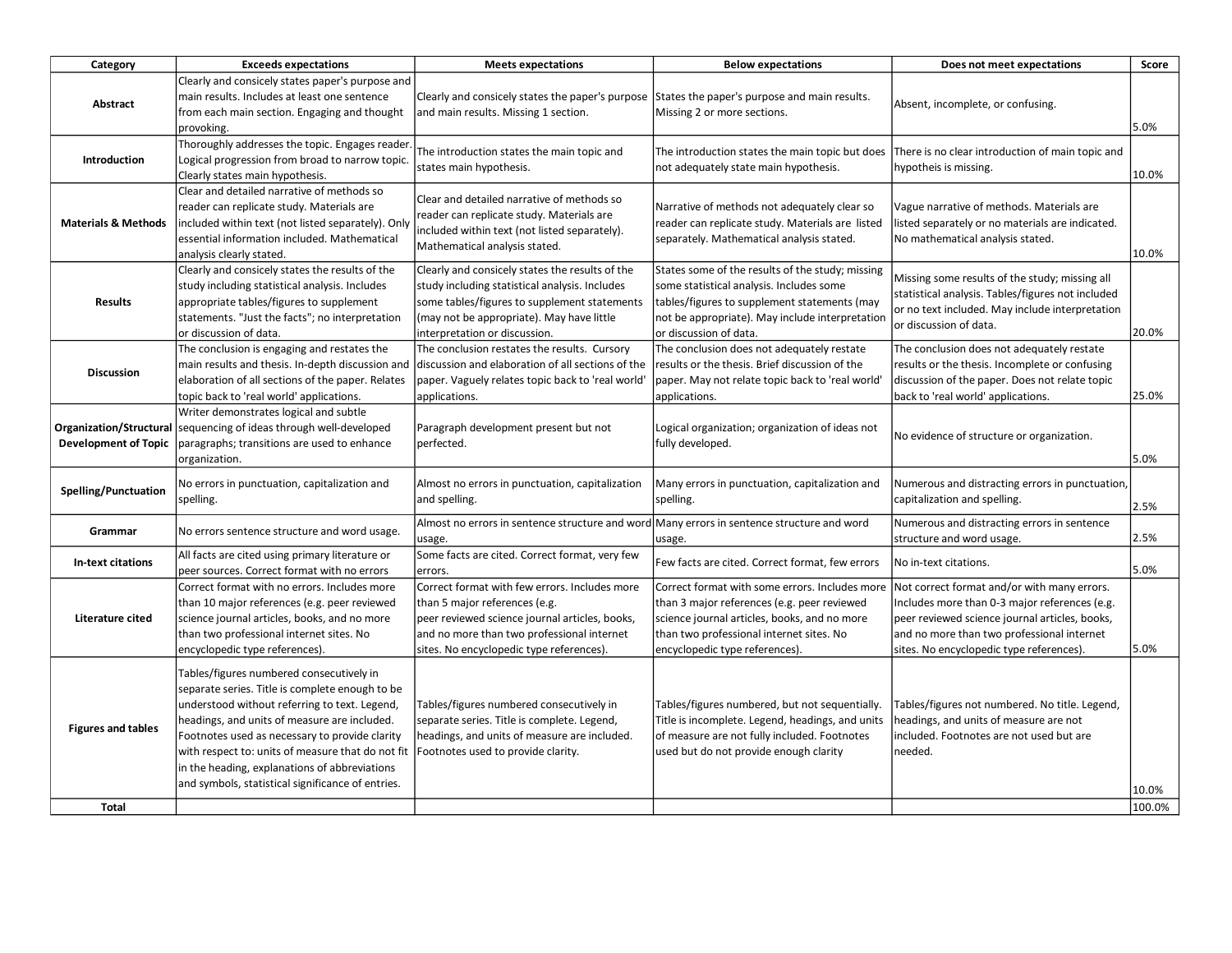### **BIOL 4395 Oral Presentation**

**Assignment:** Deliver a 20 minute oral presentation of your research paper topic. You will be timed and docked points for going under or over than the prescribed time limit. You will have 2 minutes for questions.

## **Demonstrate Expertise**:

Speak with authority as you have spent more time than anyone else in the room studying this topic. Immerse yourself in the subject and become the expert. Good preparation will boost your confidence. Anticipate questions from your audience and be prepared to answer them fully.

## Organization/Visual aids:

**Overall:** Your presentation should be in three parts, introduction, body and conclusion. In the introduction, tell your audience what you are going to tell them. In the body, tell them. In the conclusion, tell them what you already told them.

**Slides:** Keep your slides simple, neat and uncluttered. Make sure the font is large enough to be seen from the back of the room. Use bulleted points to keep yourself on track. Use transitions to maintain a smooth flow among slides and please use animations sparingly; do not use sound or any other fancy transitions as you will only end up distracting and, possibly, annoying your audience (aka. your instructor). Add pictures, graphs, and tables to enhance understanding of the topic but be sure it is readable.

**Transitions:** Be sure that your transitions are smooth; do not abruptly jump from one topic to another. Find a nice segue between topics. Practicing your talk out loud will help you with this. Delivery:

**Voice quality:** Speak in a clear, loud voice so everyone in the room can hear you. Do not speak in monotone, show us your enthusiasm for your chosen topic. Practice, practice, and practice some more!

**Eye Contact:** If you have practiced, you should be able to maintain eye contact with your audience most of the time; this engages the audience and gives you a sense of their level of understanding. **Dissemination of information:** Do not read from your slides; use them as a guide and a reminder of what you want to talk about. Add context and explanation beyond what is written on the slide. Do not read from notes; you will not be allowed them. You are expected to know your subject without the use of note cards (this is why you have bulleted points on screen). Avoid using "um", "like", and "you know".

**Attire:** Present yourself in a professional manner. This includes proper, professional dress (i.e. shorts and flip flops are not appropriate for delivering a presentation). No hats. NO GUM!

**Stance:** Do not stand in front of your slides, blocking view. Avoid shifting your feet or rolling on your heels. Stand up straight and avoid swinging your arms or other nervous gestures. If you have practiced, you will be confident in your delivery.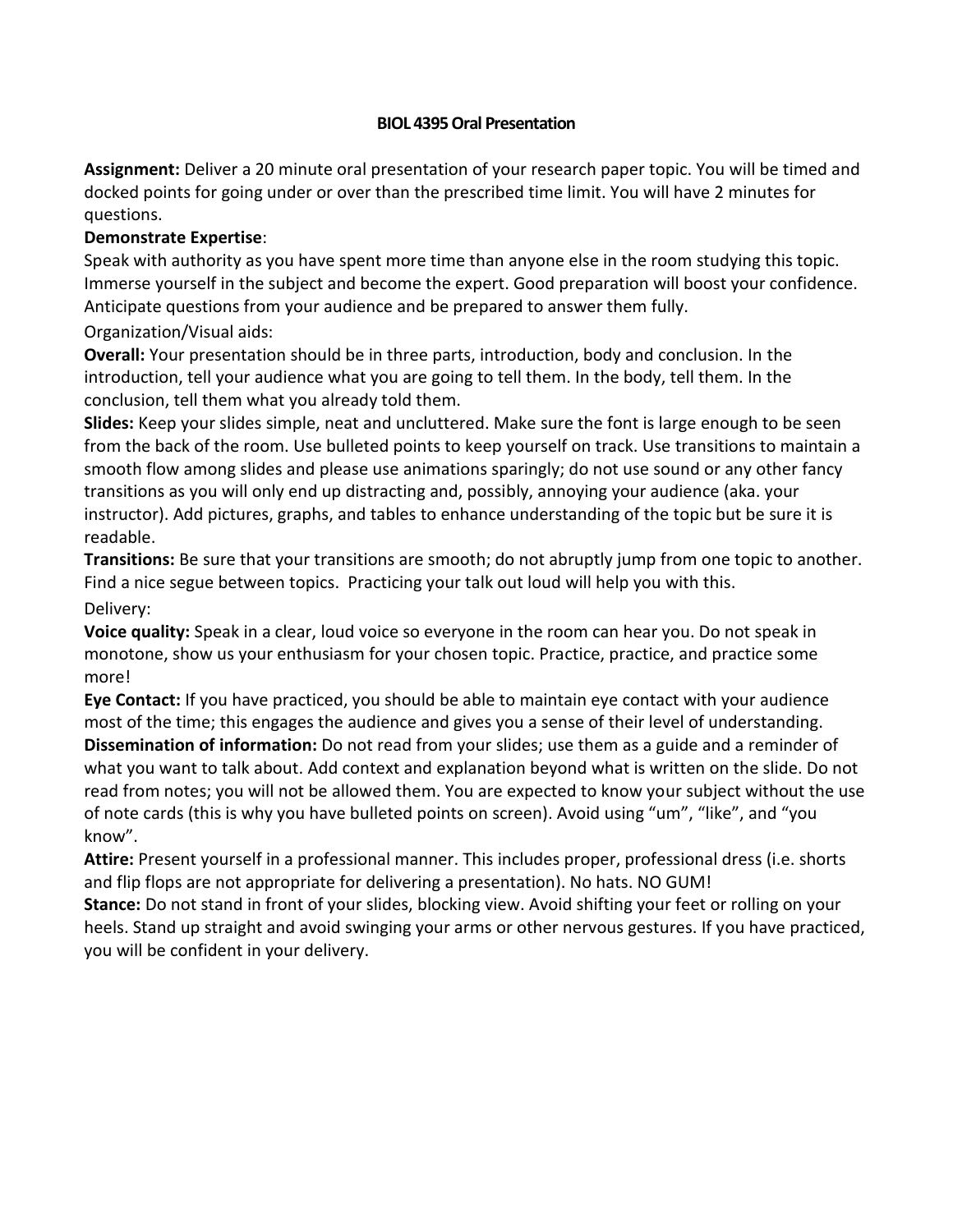## **Oral Presentation Rubric**

| Category                                    | <b>Exceeds expectations</b>                                                                                                                                                                                                                                                                                                                                    | <b>Meets expectations</b>                                                                                                                                                                                                                                    | <b>Below expectations</b>                                                                                                                                                                                                   | Does not meet expectations                                                                                                                                                                                                                                               | <b>Score</b> |
|---------------------------------------------|----------------------------------------------------------------------------------------------------------------------------------------------------------------------------------------------------------------------------------------------------------------------------------------------------------------------------------------------------------------|--------------------------------------------------------------------------------------------------------------------------------------------------------------------------------------------------------------------------------------------------------------|-----------------------------------------------------------------------------------------------------------------------------------------------------------------------------------------------------------------------------|--------------------------------------------------------------------------------------------------------------------------------------------------------------------------------------------------------------------------------------------------------------------------|--------------|
| <b>Language Use</b><br>and Delivery         | Effectively uses eye contact. Speaks<br>clearly, effectively, and confidently<br>using suitable volume and pace. Fully<br>engages audience. Dresses<br>appropriately. Selects rich and varied<br>words for context and uses correct<br>grammar.                                                                                                                | Maintain eye contact. Speaks clearly<br>and uses suitable volume and pace.<br>Attempts to engage audience. Dresses<br>appropriately. Selects words<br>appropriate for context and uses<br>correct grammar.                                                   | Some eye contact, but not maintained.<br>Sometimes speaks unclearly.<br>Occasionally engages audience. May<br>dress inappropriately. Occasionally<br>selects words inappropriate for<br>context and uses incorrect grammar. | Uses eye contact ineffectively. Fails to<br>speak clearly and audibly and uses<br>unsuitable pace. Does not engage<br>audience. Dresses inappropriately.<br>Selects words inappropriate for<br>context and uses incorrect grammar.                                       | 10%          |
| Preparation                                 | Clearly outlines structure of<br>presentation. Maintains clear focus on<br>Organization and topic. Effectively includes smooth<br>transitions to connect key points. Ends<br>with logical, effective, and relevant<br>conclusion.                                                                                                                              | Outlines structure of presentation.<br>Maintains focus on topic. Includes<br>transitions to connect key points. Ends<br>with coherent conclusion based on<br>evidence.                                                                                       | Incompletely outlines structure of<br>presentation. Somewhat maintains<br>focus on topic. Includes some<br>transitions to connect key points. Ends<br>with a conclusion based on evidence.                                  | Does not outline structure of<br>presentation. Does not establish or<br>maintain focus on the topic. Uses<br>ineffective transitions that rarely<br>connect points. Ends without a<br>conclusion.                                                                        | 10%          |
| Content                                     | Clearly defines topic and significance.<br>Supports topic and key findings with<br>analysis of relevant and accurate<br>evidence. Provides evidence of<br>extensive, valid research with multiple,<br>varied sources. Provides evidence of<br>complex problem solving and critical<br>thinking. Combines and evaluates<br>existing ideas to form new insights. | Clearly defines topic. Supports topic<br>and key findings with evidence.<br>Presents evidence of valid research<br>with multiple sources. Provides<br>evidence of problem solving and<br>critical thinking. Combines existing<br>ideas to form new insights. | Defines topic. Supports topic with<br>evidence. Presents evidence of<br>research with sources. Provides some<br>evidence of problem solving and<br>critical thinking. Combines existing<br>ideas.                           | Does not clearly define topic. Does not<br>supports topic with evidence. Presents<br>little or no evidence of valid research.<br>Shows little or no evidence of problem<br>solving and critical thinking. Shows<br>little or no evidence of the<br>combination of ideas. | 55%          |
| <b>Quality of</b><br><b>Graphics/Slides</b> | Consistent use of formatting: (fonts,<br>sizes, color, punctuation). Correct use<br>of grammar with rich and varied<br>sentence structures.<br>Transition/animation/sound used<br>effectively and smoothly.                                                                                                                                                    | Consistent use of formatting: (fonts,<br>sizes, color, punctuation). Correct use sizes, color, punctuation). Some<br>of grammar.<br>Transition/animation/sound used<br>effectively or smoothly.                                                              | Inconsistent use of formatting: (fonts,<br>incorrect use of grammar.<br>Transition/animation/sound not used<br>effectively or smoothly.                                                                                     | Inconsistent use of formatting: (fonts,<br>sizes, color, punctuation).<br>Significantly incorrect use of grammar.<br>Transition/animation/sound not used.                                                                                                                | 10%          |
| <b>Questions and</b><br><b>Answers</b>      | Demonstrates extensive knowledge of<br>the topic by responding confidently,<br>precisely, and appropriately to all<br>audience questions and feedback.                                                                                                                                                                                                         | Demonstrates knowledge of the topic<br>by responding precisely and<br>appropriately to questions and<br>feedback.                                                                                                                                            | Demonstrates some knowledge of the<br>topic by responding accuratetly and<br>appropriately to some questions and<br>feedback.                                                                                               | Demonstrates incomplete knowledge<br>of the topic by responding<br>inaccuratetly and inappropriately to<br>questions and feedback.                                                                                                                                       | 10%          |
| Timing of<br>Presentation<br>Total          | Keeps time within $\pm$ 1 minute.                                                                                                                                                                                                                                                                                                                              | Keeps time within ± 2 minutes.                                                                                                                                                                                                                               | Keeps time within ± 3-4 minutes.                                                                                                                                                                                            | Keeps time within $\pm$ 5 minutes or more.                                                                                                                                                                                                                               | 5%<br>100%   |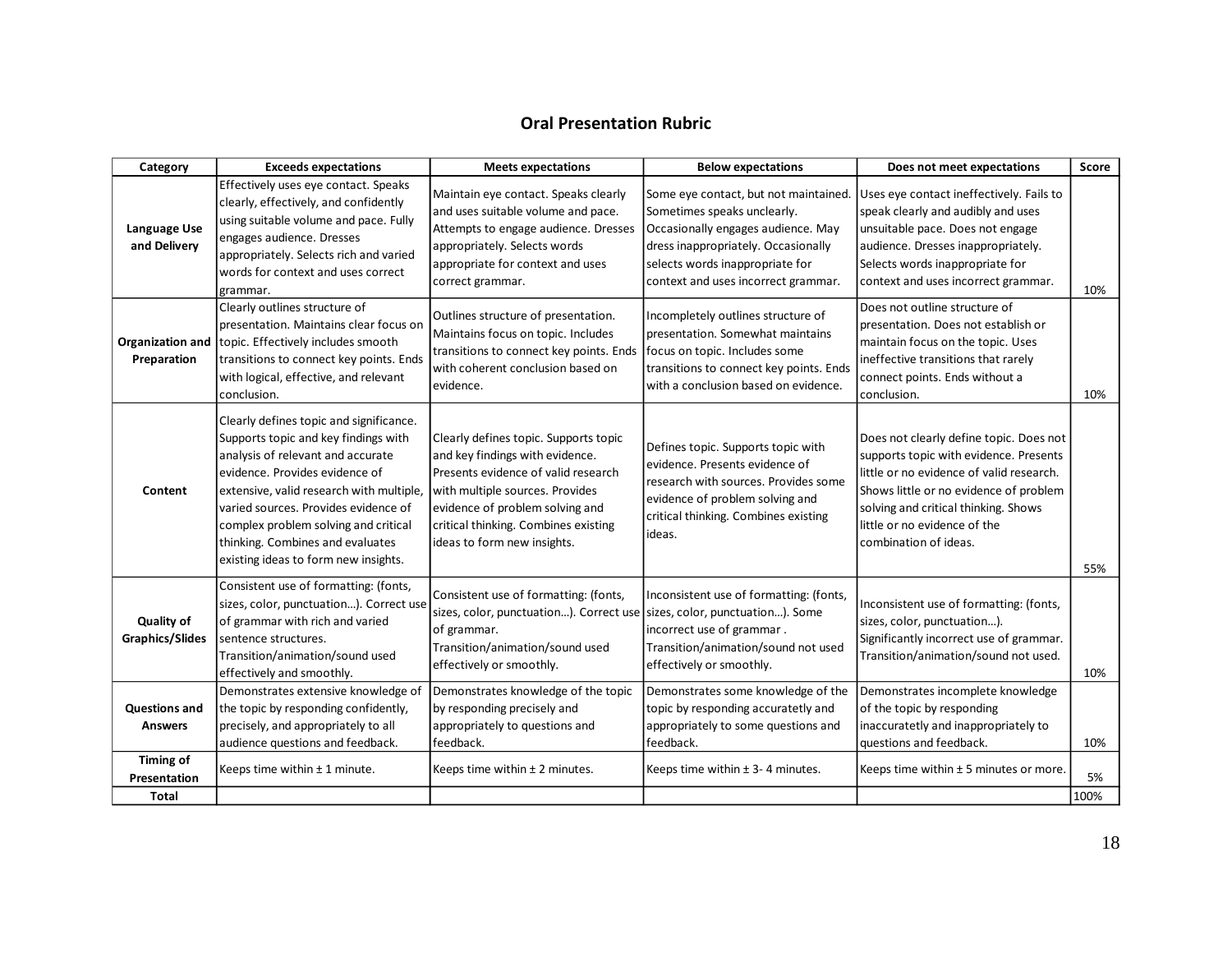### **Scientific Paper Critique Assignment**

Each week you will be assigned a peer reviewed scientific paper to critique. Your assignment is to critically analyze these research studies for their scientific merit. You will be expected to thoroughly research the topic using peer reviewed sources and provide a detailed critique. In addition, each student will be required to lead one or more class discussions based on these critiques during the semester.

Please include the following in your paper:

- 1. Summarize, in your own words (not theirs), what the article is about. This description should be detailed enough to understand the basic theory and hypothesis of the research, the methods the researchers used to investigate (but do not include every single detail of the experiment – this is not a laboratory report), the main results and conclusions. Gear this toward a scientific audience (i.e. you may use scientific jargon if necessary).
- 2. Critically evaluate *each section* of the scientific research paper (abstract, introduction, materials and methods, results [incl. tables/figures], discussion, literature cited). Discuss potential flaws as well as things the author(s) included that you really liked (justify your thoughts). Was the introduction sufficient to provide enough background to allow you to fully understand what and why this study was conducted? Discuss the experimental methods and statistical analysis in terms of accuracy and appropriateness. Would you be able to replicate the experiment based on their description? Are the results clear, are the tables/figures appropriate and add clarity (and properly formatted)? Is the discussion complete and accurate based on prior research and the results obtained? What would you add/change? I expect you to be *very thorough* in your analysis.
- 3. Conclusion. Discuss the implications of how this science is reported including why the topic of this article important. Also, discuss how the research could have been better reported using specific examples.
- 4. Be sure to use the grading rubric below to help guide you in assuring a complete critique.